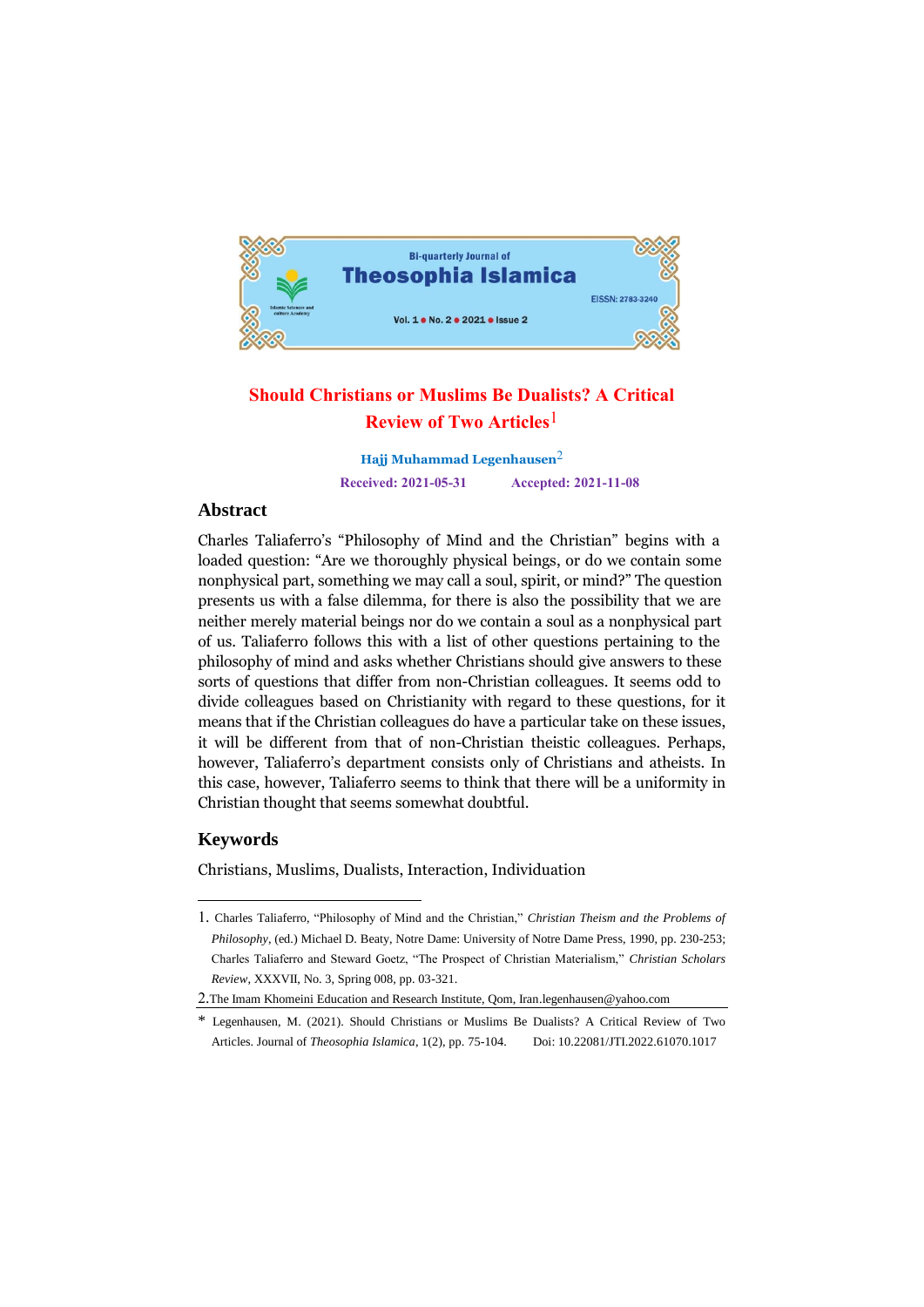## **Methods and What is at Stake**

Taliaferro thinks Christians should have their particular philosophy of mind: "a philosophy of the divine mind or person, God, and created minds or persons." Without such a distinctive philosophy of mind, they will not be Christians "in anything remotely like the classical understanding of Christianity." Here we fail to understand what is meant by "classical." Does it refer to the Hellenistic period of Christianity, the high middle ages, or something else? It seems that there were many Christian thinkers in the Hellenistic period and throughout the middle ages who did not think of God and created persons as having this feature in common: both have a soul or mind.

Taliaferro continues with the presentation of twenty religious doctrines covering everything from divine omnipresence to the existence of devils and of heaven and hell, and he claims that such beliefs require a particular view of the issues in the philosophy of mind. In order to narrow down exactly where Christians should stand on issues of the philosophy of mind, Taliaferro presents the significant theories debated in this field: eliminative materialism, identity theory, functionalism, property dualism, substance dualism, and idealism. Some of these seem incompatible with Christianity, like eliminative materialism. However, we would not be so quick about this, for there is no limit to the ingenuity of philosophical interpretations of religious beliefs. It would not surprise us if some such interpretation could be given according to which religious beliefs would be compatible with eliminative materialism.

Suppose some group of devoted Christians find the philosophical arguments in favor of eliminative materialism convincing. According to Taliaferro, such people have deviated from Christian orthodoxy and should revise their philosophical views or face the prospect of losing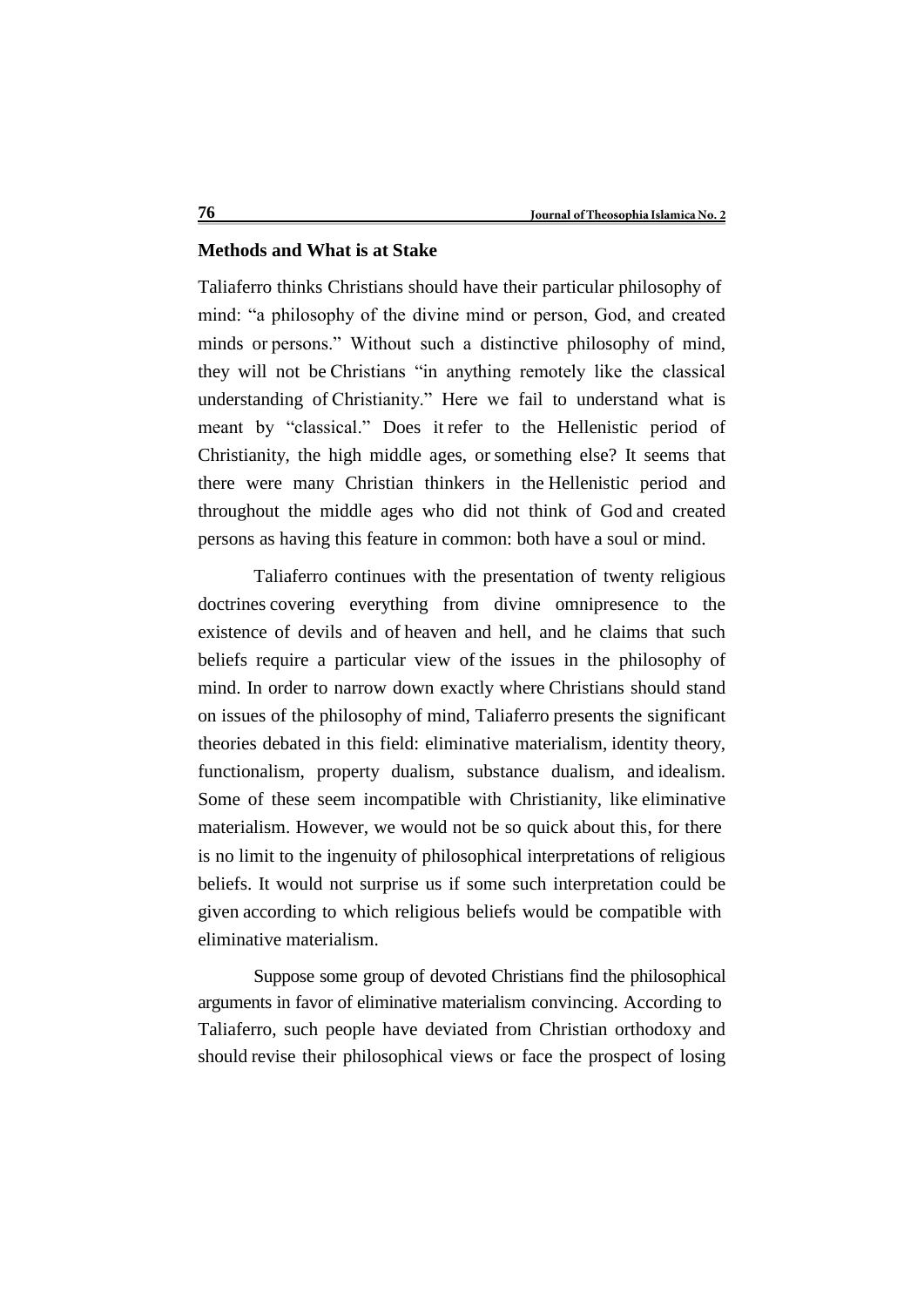their faith. There is, however, another alternative. Some Christians could develop a philosophical interpretation of Christianity compatible with eliminative materialism, a daunting task, to be sure, but not one that we should judge impossible merely because of the prima facie incompatibility of religious teachings and materialism. Seriously, we have doubts about whether such a task could be accomplished. Our point is only that to come to a considered judgment about this would require much more than a mere comparison of a list of doctrines. We should have to find out that attempts, such as those of van Inwagen, Zimmerman, and others, to provide reinterpretations of religious and materialist teachings with the aim of reconciliation run into dead ends, and that the prospects for alternative routes are dim. (Of course, much of the argumentation in favor of Christian materialism was not yet written when Taliaferro published this article; but Taliaferro discusses such views in the second article, reviewed below).

## **1. Dualism**

In this section of his paper, Taliaferro does two things: first, he defends dualism against some Christian theological misgivings; and second, he proposes that dualism provides the theologian with a tool whereby a philosophical explanation can be given for various religious claims that would seem absurd if persons were identified with their bodies.

The guiding assumption of the discussion is that if persons are not their bodies, then we should adopt some form of dualism to describe the relationship between bodies and souls. This is questionable. Suppose, for example, that one is an Aristotelian. The Aristotelian will grant that the human person is not the body, for the body remains as a corpse after the person dies, and the person is not the corpse. The Aristotelian holds that a person is constituted by body and soul, where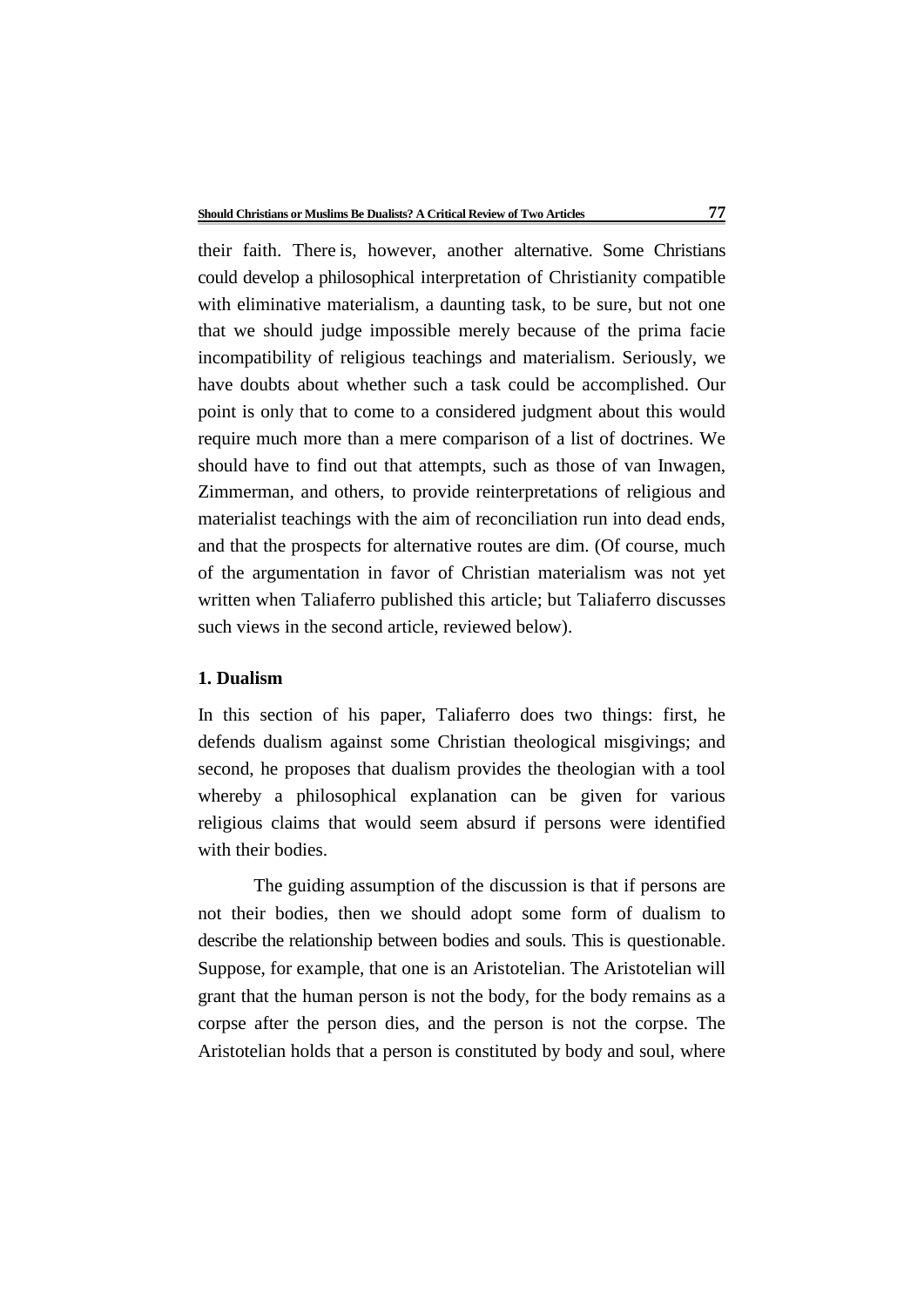the soul is not a mental substance in contrast to the extended substance of the boy but is the form that gives life to the body, or entelechy.

## **2. Minds and Bodies**

Taliaferro begins this section with some methodological remarks: we have to start philosophizing somewhere better than with a commonsense view of things. This is hardly convincing. Descriptive metaphysics is undoubtedly a valuable way of drawing out metaphysical principles inspired by how one may consider things and talk about them independently of other philosophical traditions. However, the alternative to descriptive metaphysics is not, as Taliaferro would suggest, "to begin with what does not seem to be the case," but to begin with other views that have been expounded regardless of how intuitive they may or may not be. Alternatives to descriptive metaphysics may be found by starting with views advocated in the naturalist and materialist traditions or any other philosophical traditions. We might, for example, begin with the view that selves are monads, as described by Leibniz. The socalled common-sense view has no special authority in metaphysics any more than it does in geometry.

In the course of his methodological reflections, Taliaferro proposes a principle of property non-identity that we would like to examine more closely:

If there is reason to believe one can conceive of some property, be it the property of being a father or being in pain, without conceiving of another, being a bank robber, or being in a specific material state, then one has reason to believe the properties are not identical (Taliaferro, 1990).

We can find no reason to accept this claim unless the following assertion support it:

(I) If one can conceive of some property without conceiving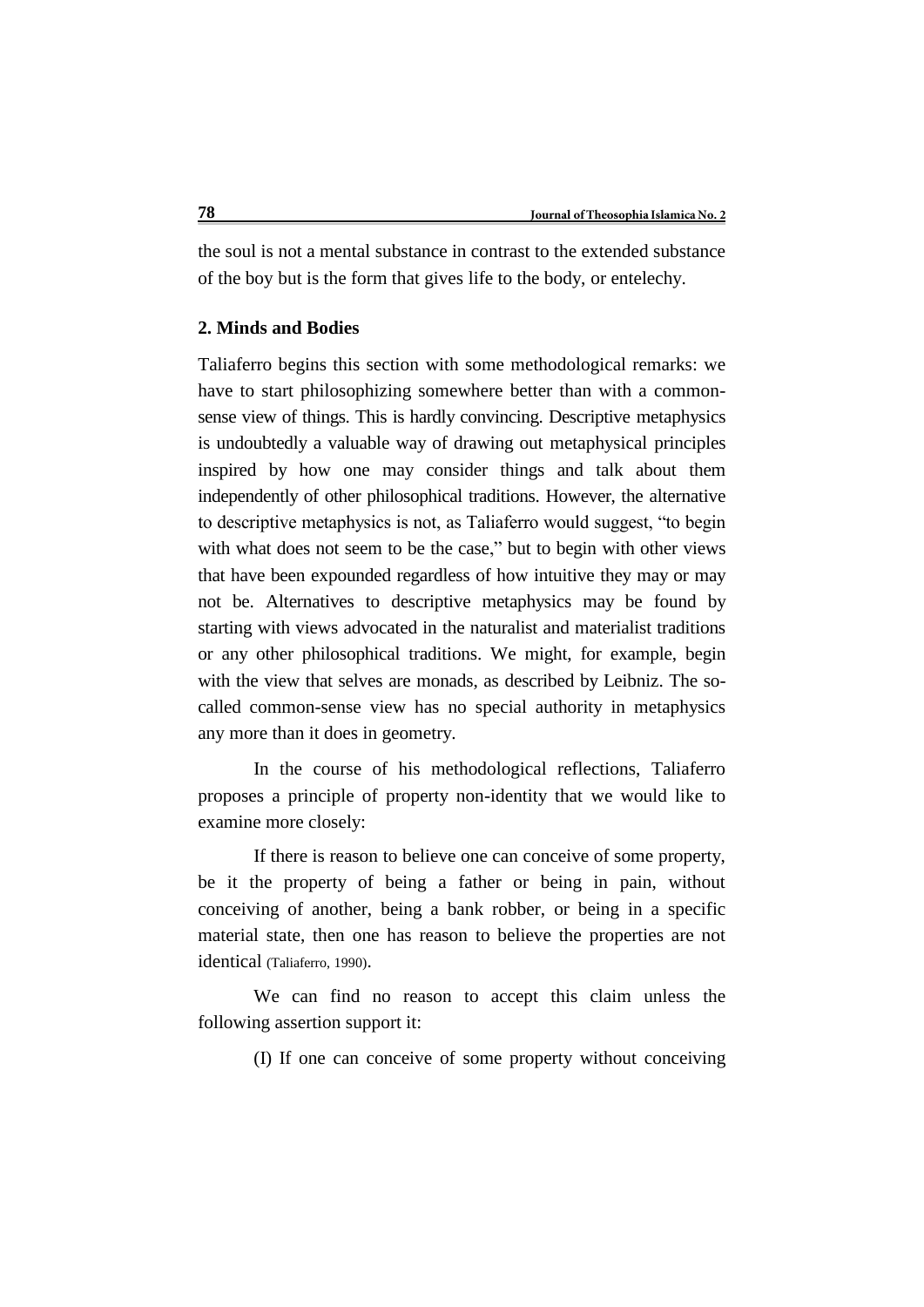another, then the properties are not identical.

By contraposition,  $(I)$  is equivalent to  $(II)$ :

(II) If properties F and G are identical, then one cannot conceive of F without conceiving G.

Both (I) and (II) are ambiguous, as is the quotation from Taliaferro's text, and the ambiguity is one to which recent philosophy has devoted much attention. Let F be the property of being made of gold, and let G be made of metal with the atomic number 79. From the fact that one might not know that the metal with the atomic number 79 is gold, one should not conclude that the properties F and G are not identical (whether or not they are identical is another question that need not be addressed here, for it would require a metaphysical theory of properties).<sup>1</sup> So, if not knowing that gold is the metal with the atomic number 79 makes it possible for one to conceive of F without conceiving of G, then there is good reason to suspect that (I) and (II) are incorrect.

All of this will be beside the point. However, if Taliaferro wants to target eliminative materialism, the eliminative materialist does not say that pains and states of the central nervous system are identical but rather that the mental states are illusory. According to such eliminative materialists as Patricia Churchland, being in pain, for example, is not a real property at all. So, the argument for property dualism based on the claim that one can conceive mental properties without conceiving physical ones fails for at least two reasons:

- 1. one may deny that this is a good criterion for the non-identity of properties;
- 2. it is irrelevant to eliminative materialism.

1

<sup>1</sup>. For a comparison of various identity conditions that have been proposed for properties (Swoyer, 2009).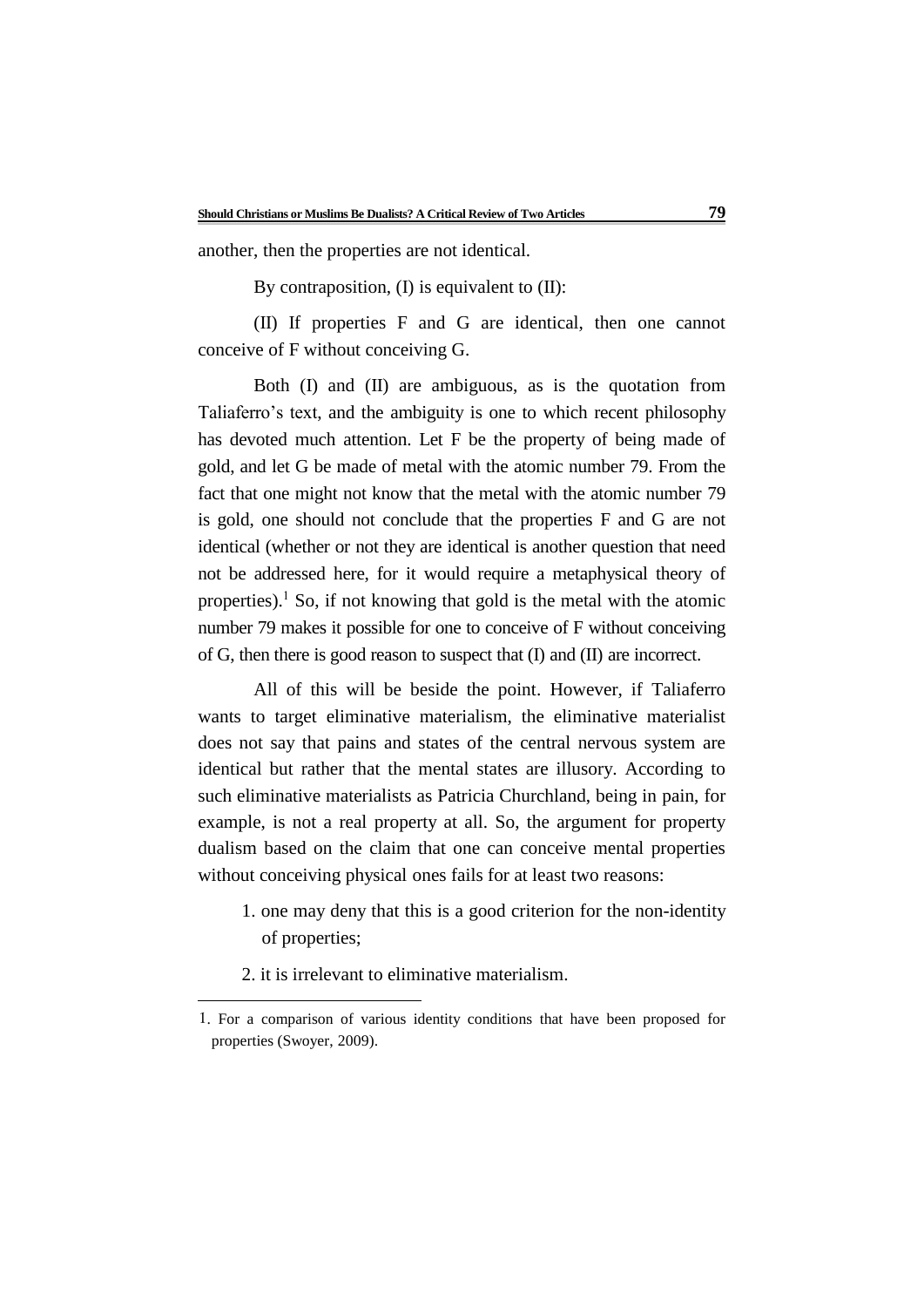Taliaferro insists that conceivability is a good indicator of possibility—despite arguments from such philosophers as Margaret Wilson and Sydney Shoemaker, which he rejects—and that since we can conceive of any physical state without the accompaniment of any mental state and vice versa, we should embrace dualism.

Taliaferro is right to object to the arguments of Wilson and Shoemaker since they consider conceivability of the mind without the physical to show no more than that no contradiction has been noticed in the supposition of mental states without physical states or that a priori entailment from the mental to the physical has not been noticed. When Taliaferro considers conceivability to indicate the possibility, he does not mean conceivability due to neglect of a contradiction! Perhaps we should consider it inconceivable that there should be a gold nugget that is not formed from a metal with atomic number 79. At least one might hold the position (call this "position A") that once one understands the atomic structure of gold, it is inconceivable that there should be gold without that structure—for, without the structure, it just would not be gold. On the other hand, some philosophers might claim ("position B") that since there are people who know that certain coins are pure gold, but they do not know anything about atomic numbers, this by itself is enough to show that gold and metal with atomic number 79 are independently conceivable. If we take position A, we will reject the claims of Wilson and Shoemaker, for the ability to conceive will show not only that there is no unnoticed logical relation that would block the conception, but also that one does not have knowledge of a posteriori necessary truths that would invalidate the conception. This, however, will not help Taliaferro to win plausibility for dualism, since a materialist might claim that if one understood a posteriori necessary truth about the essence of the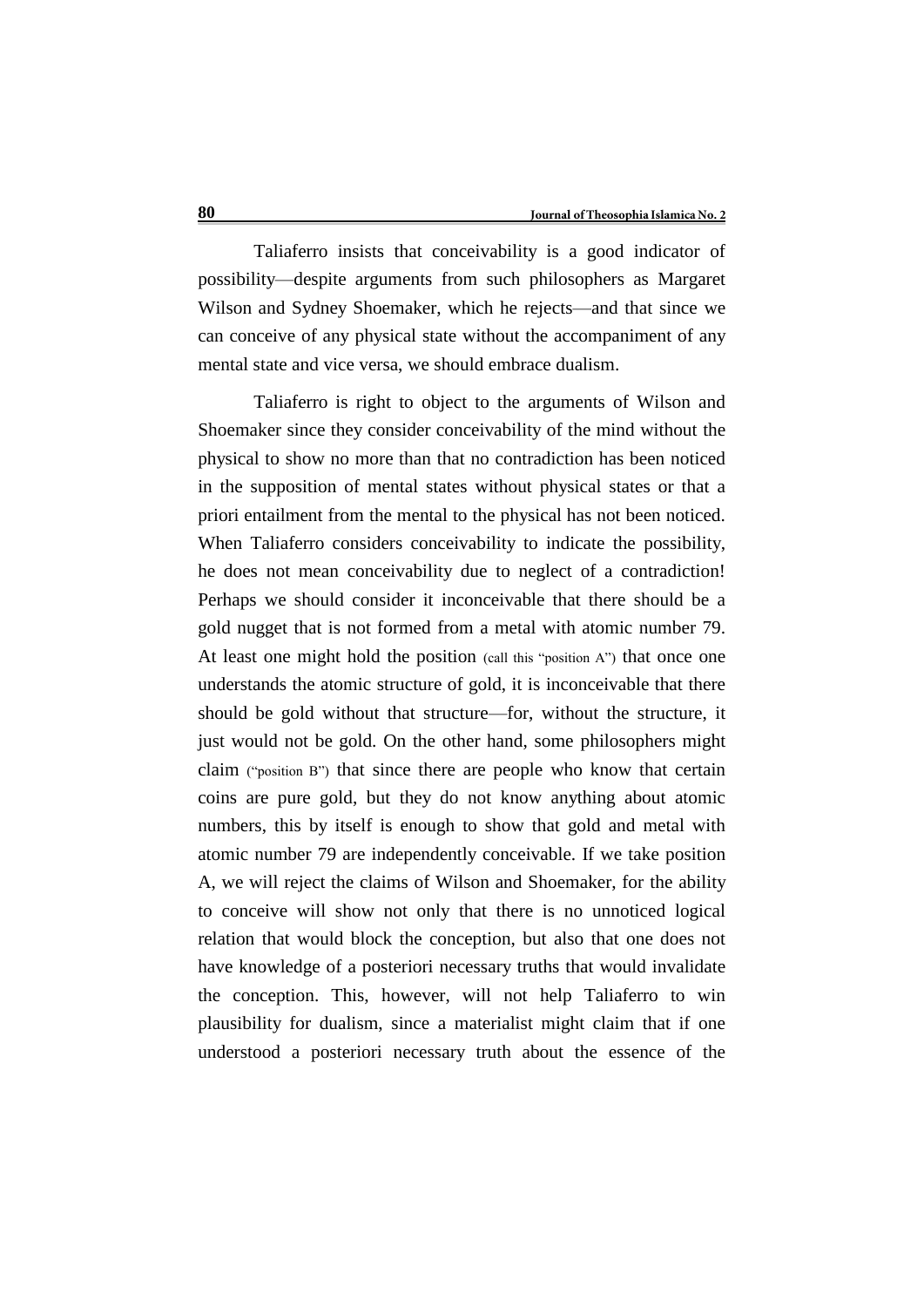mental, one would no more be able to conceive of mental phenomena in the absence of any supporting physical phenomena than one would be able to conceive of gold without the element of atomic number 79. If, on the other hand, one adopts position B, then the ability to conceive the independence of the mental from the physical does not show that it is so independent, any more than the ignorance of one who does not know the atomic number of the gold in a coin would show that atoms of gold might have more or less than 79 protons.

We conclude that the thought experiments considered by Taliaferro give us no reason for accepting the substantive dualist point of view.

Taliaferro argues:

If we have properties no physical object can have, it follows that we are not a physical object. Physical objects cannot enjoy disembodied existence, nor can they be destroyed and gain new bodies (Taliaferro, 1990, p. 244).

A Christian materialist might respond that persons have properties no merely physical object can have or that no physical object except a person can have. It will be more difficult for materialists to deal with disembodied existence, but there have been people, including some Christian apologists, who have considered the soul to be a subtle body (Martin & Barresi, 2006).

Of course, God will be considered as an exception by most Christian materialists, even though there have been anthropomorphists who have considered God to have a body, and hylomorphic views of God as embodied in the world arise from time to time. Perhaps Taliaferro does not consider such views because they are not taken seriously by most philosophers today, and one certainly cannot be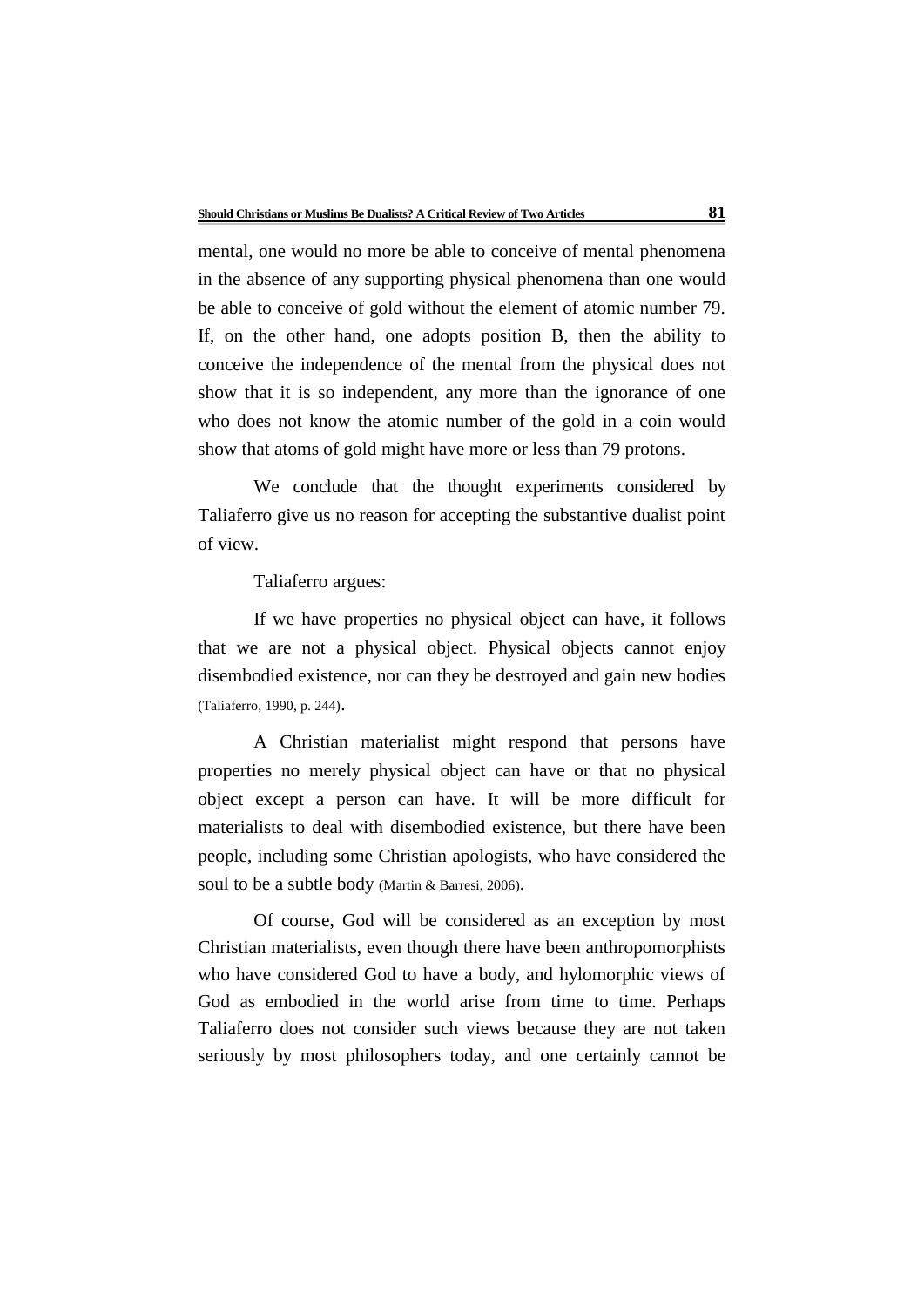expected to offer arguments against every view that someone might have that is opposed to the one that is defended. Taliaferro does, however, consider the analogy between arguments for the independence of the mind from the body and the independence of God from the world: since in both cases we can conceive the former without the latter, we have reason to believe in both forms of independence. Taliaferro does not, however, consider the analogy between his "thought experiments" and the fact that many people would claim that they can conceive of the world without God, and the Churchlands conceive of persons without souls. Should these be taken as a reason to believe that the world is independent of God or that persons do not necessarily have souls? Such ideas are not incoherent, even if they are wrong, but Taliaferro claims that his independent arguments based on what one can conceive should be taken as reasons to believe their conclusions in the absence of reasons to believe that his arguments are incoherent (Taliaferro, 1990).

## **3. Causal Interaction and Individuation**

Taliaferro considers the two objections to substance dualism that form its title in this section.

According to the first objection, material and non-material things are so different that it is inconceivable how they could causally interact. His case would have been stronger if he provided a detailed analysis of a philosopher who makes this claim instead of considering a straw man form of the argument. In any case, one of the most challenging problems for dualism is not a priori claims that material and non-material entities cannot interact but how such interaction can be understood. Despite its incredible difficulty, we do not think such a project is hopeless. Our point is instead that the difficulty for dualism posed by the issue of causal interaction cannot be answered with the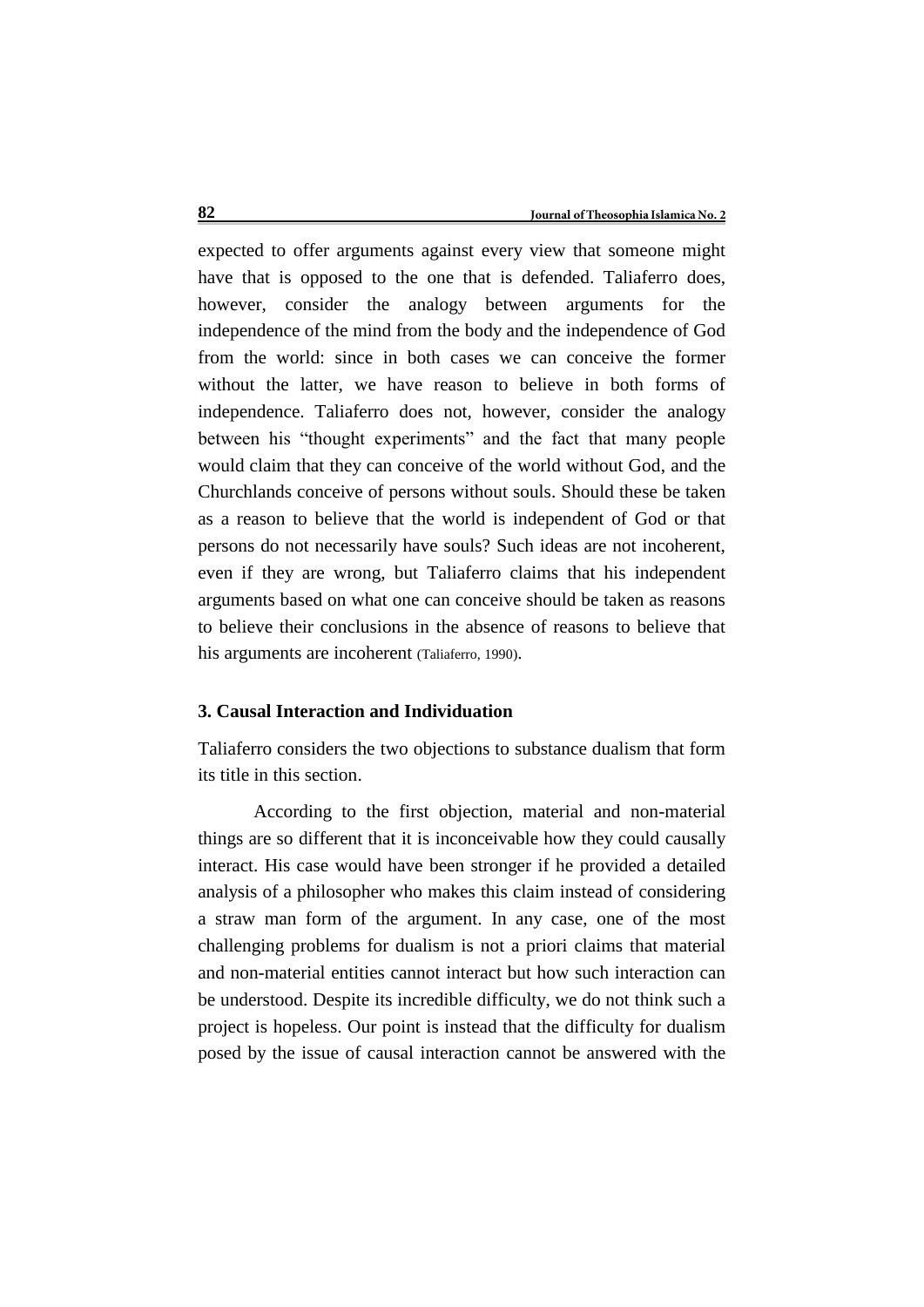claim that the opponent of dualism has not proved that there can be no such interaction. Anyone who proposes causal interaction between the mental and the physical, regardless of whether they are dualists or not, should be expected to field the question of how this interaction is supposed to work.

The second objection is that if souls are not physical, they cannot be individuated physically. So, two persons with the same beliefs, desires, memories, and other mental properties, would not have anything to distinguish them. Taliaferro tosses this objection off almost as quickly as the first with the rejoinder that there are also philosophical problems with the ultimate grounds for distinguishing physical objects. No mention is made of the long history of this problem. That matter was taken to distinguish entities of the same species in medieval philosophy so that Aquinas would hold that each angel had to be of a distinct species. Because of this historical background, the second objection becomes prominent; and so, a response to this objection that does not consider the reasons that Aquinas and others had for their views will be unsatisfactory.

Some recent philosophers would answer that the individuality of souls is primitive (Adams, 1979; Legenhausen, 1989). Taliaferro does not provide a defense of such a position.<sup>1</sup> To answer the objection that immaterial souls cannot be distinguished, some indication of this or some other position should be given.

#### **4. Concluding Reflections**

<u>.</u>

Taliaferro presents his views as natural implications of Christian

<sup>1</sup>. He writes: "I think there are plausible grounds for believing that there are haecceities, though these are not, in my view, strong enough to carry the day fully against the antidualist attack." (Taliaferro, 1994, p. 209).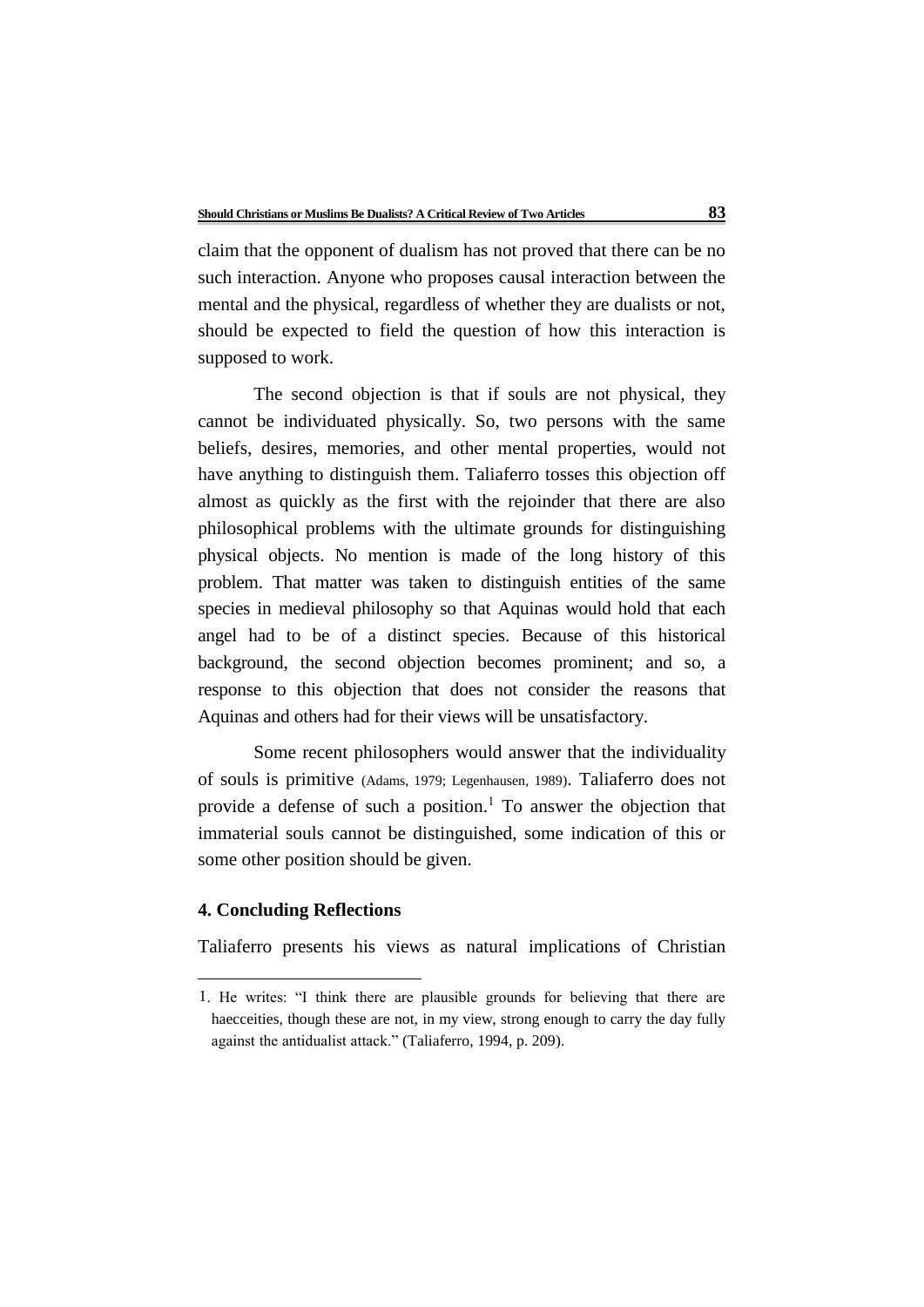religious beliefs. At the same time, he does not acknowledge the wide variety of Christian philosophical views related to mind and soul that have been elaborated through the ages, some of which—including some essential ones—are inconsistent with his own. In the sketchy form in which he admits to having treated the issues, his arguments should not be expected to be very convincing. We find it is more like a statement of the author's position: Christian and dualist. Often the position is overstated to suggest that dualism is the only reasonable option for a Christian philosopher. Consider the following, fairly typical, remark: "But any worldview recognizably Christian must preserve a fairly robust sense in which God and we are persons. We are in the image of God." (Taliaferro, 1990) First of all, Christians seem to have gotten by reasonably well for several centuries without any robust concept of persons, let alone a univocal sense of being a person that applies to humans and God. Tacking on the Biblical allusion to man being created in the image of God indicates that Taliaferro thinks that the Bible verse is to be interpreted in terms of ordinary personhood. A glance through the history of Biblical exegesis and Christian theology would suffice to show that other interpretations are possible.

Most Greek Christian writers link the divine image with the soul and exclude the body from participation in it. But, while this is the majority opinion, it is not the universal view, for there is a significant minority that associate the divine image with the total human being, body, soul, and spirit together. Irenaeus of Lyons is a noteworthy exponent of this second standpoint (Ware, 1999).

Although we are neither Christian nor materialist, and we are not sure whether Taliaferro would consider me a dualist or not, we can find several reasons to study the position Taliaferro sketches. First,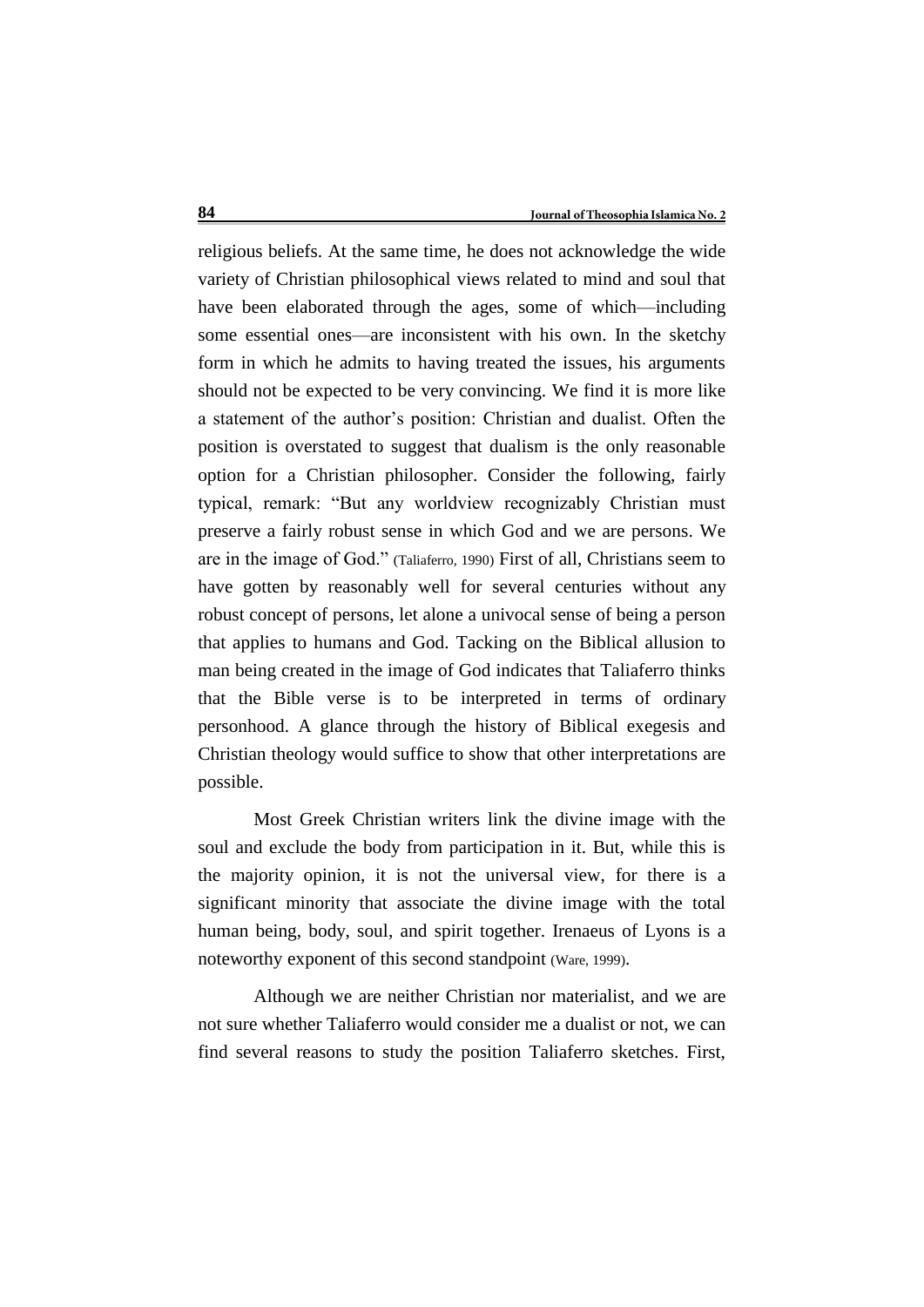Christians and Muslims have much theology in common. We believe in one God who is the Creator of the world and all things in it. Many of the attributes we ascribe to God are also the same. We also believe that God chose Abraham, Noah, Moses, and others, as His prophets. We believe in angels, in a final day of judgment, and the resurrection of the dead. Given so much creed in common, if a philosopher says that Christianity requires us to have certain philosophical beliefs, this gives us some prima facie reason to think that the requirement is taken to apply to Islam, too. Since we think that Islam does not require us to be dualists, and we do not think this depends on any difference between Christianity and Islam, it follows that we should deny Taliaferro's claim that Christianity requires dualism. Secondly, we may benefit from examining specific arguments raised by Taliaferro, such as the relationship between possibility and conceivability that we discussed above. Thirdly, and finally, there are critical methodological points of which we might never have given a second thought were it not for considering the positions stated by Taliaferro:

1. Philosophy ignores history at its peril. We believe that good philosophy of religion should consider the historical traditions of thought that have contributed to what Christians, Muslims, and others have thought about the issues. We should not be slaves of tradition, but it needs to be understood. When we show their relations to historical reference points, our positions become more apparent.

2. We would like a plea for tolerance concerning what religious doctrines require of philosophical positions. Religious doctrines are given in a language designed to be accessible to ordinary believers. Philosophical doctrines require expression in a more subtle form of language with the result that its claims can be easily misunderstood by those who lack appropriate training. Religious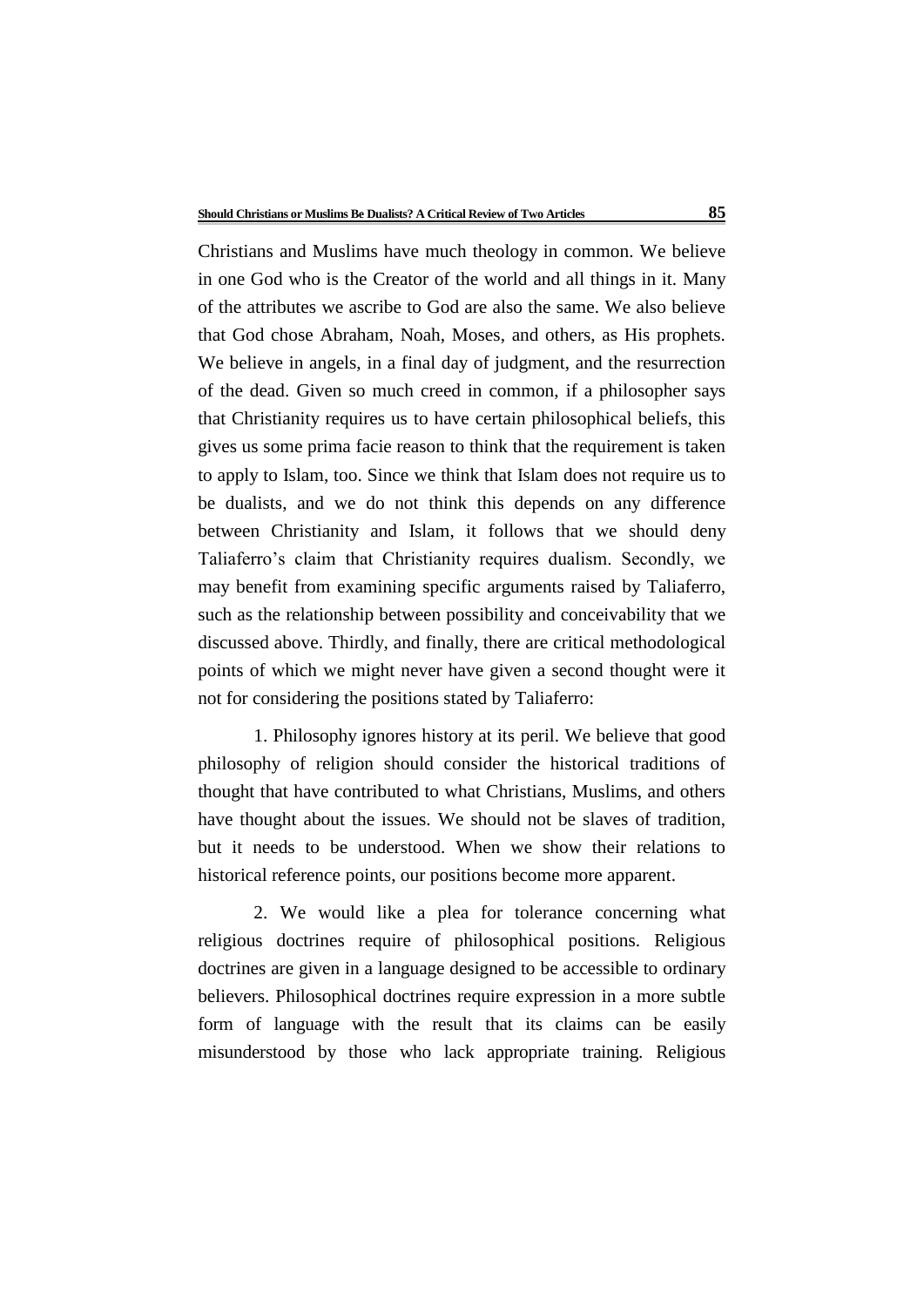philosophy is often speculative because it seeks to provide a theory that can accommodate religious doctrine through a unique interpretation using which the doctrine finds expression in the philosophical theory. Because of this, we would resist claims that religious doctrine requires us to be dualists, personalists, realists, haecceitists, or opposites. The plea for philosophical tolerance is not due to fears of an inquisition as much as fears that statements that all believers must hold some set of philosophical views will stifle the development of what might turn out to be better viewed. We agree with Plantinga and Taliaferro that religious beliefs should inform good religious' philosophy. However, we think that informing can be carried out in many different ways, as is evident from a review of the history of Christian, Muslim, and other kinds of religious philosophies.

3. We are thus very skeptical about how much philosophical mileage can be gained from a common-sense approach to what religious creeds seem at first glance to be saying. What scripture seems to be saying, in many cases, turns out to need radical reinterpretation: both the Bible and the Quran seem to many people to say that the earth is young, that the sun moves around the earth, that there is nothing wrong with slavery, that humans did not evolve from other primates, and that God walked through the garden or sat on His throne. Attempts to develop philosophical views to accommodate an uneducated interpretation of these claims are wrongheaded.

Goetz and Taliaferro divide the second article, "The Prospect of Christian Materialism," into three parts. The first introduces Christian Materialism; the second part argues that the Christian materialist critique of dualism fails and that dualism provides a more plausible interpretation of Christian doctrine than materialism; the third recapitulates the argument against materialism from the Incarnation.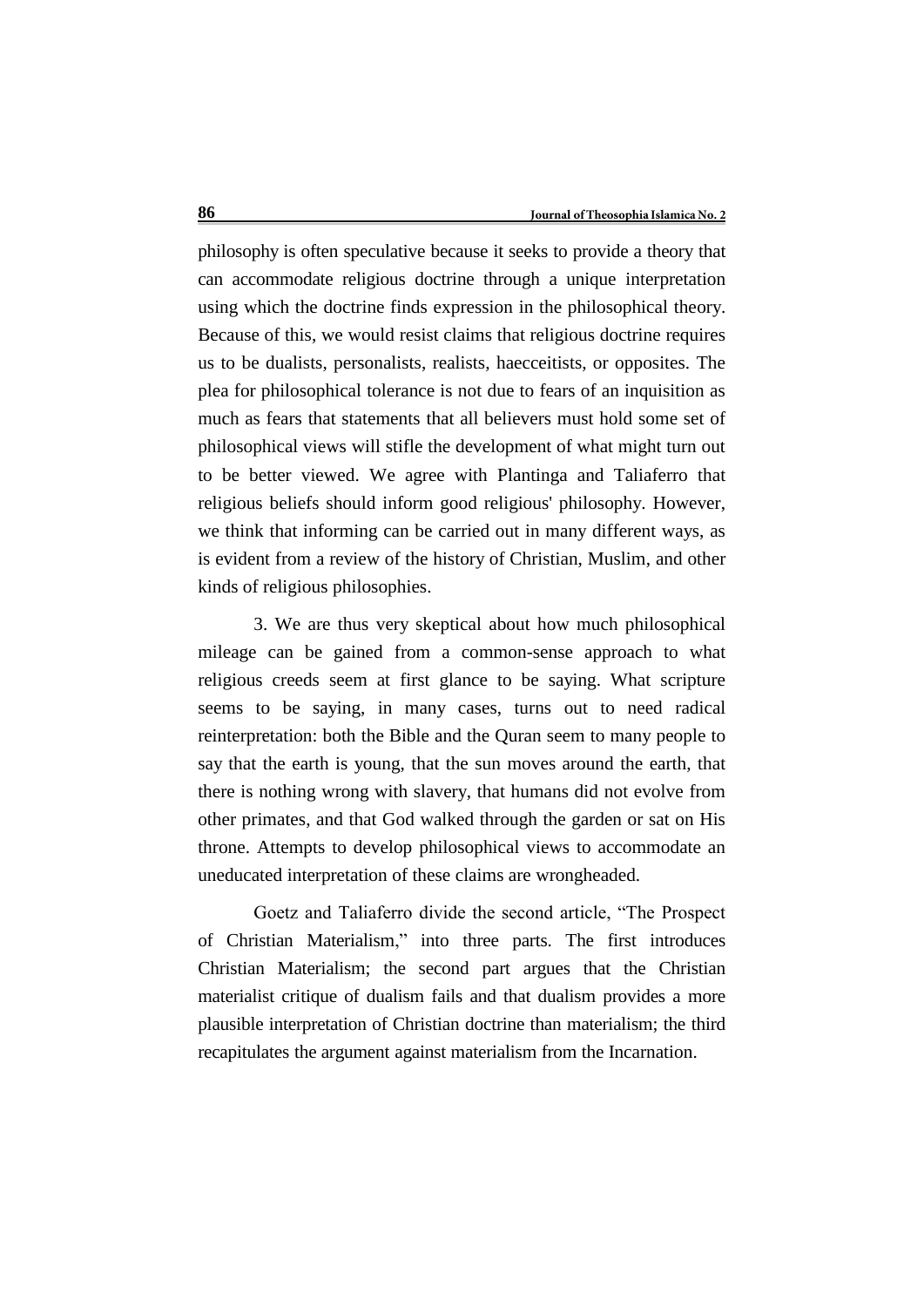### **I. Some Reasons for Going Materialistic**

Goetz and Taliaferro consider four arguments for Christian materialism.

1. The Argument from Simplicity and Self-Awareness

Van Inwagen takes as primary his belief that he is a living animal. Here, he places himself in the same metaphilosophical camp with Taliaferro, who applauds the reliance on common sense and takes things to be the way they seem to be unless presented with sufficient argument to the contrary.

2. The Argument from Interaction and Individuation

Both of these arguments were considered in the earlier paper. Here they are represented in the work of Lynn Rudder Baker. Baker argues that dualists have never been able to give a satisfying answer to how mind and body can interact. She also argues that since souls are individuated by their bodies when embodied, they lose any principle of individuation when disembodied. She also holds that nothing exists that does not always and everywhere have a principle of individuation. She concludes that immaterial souls do not exist.

3. The Argument from the Necessary Dependence of Thinking on the Physical

This argument is taken from van Inwagen, who claims that if we correctly understood the dependence of thinking on the condition of the brain, we would not claim to be able to imagine ourselves as disembodied.

4. The Argument from Religious Doctrines of Death and Resurrection

Trenton Merricks has argued that if dualism were true, then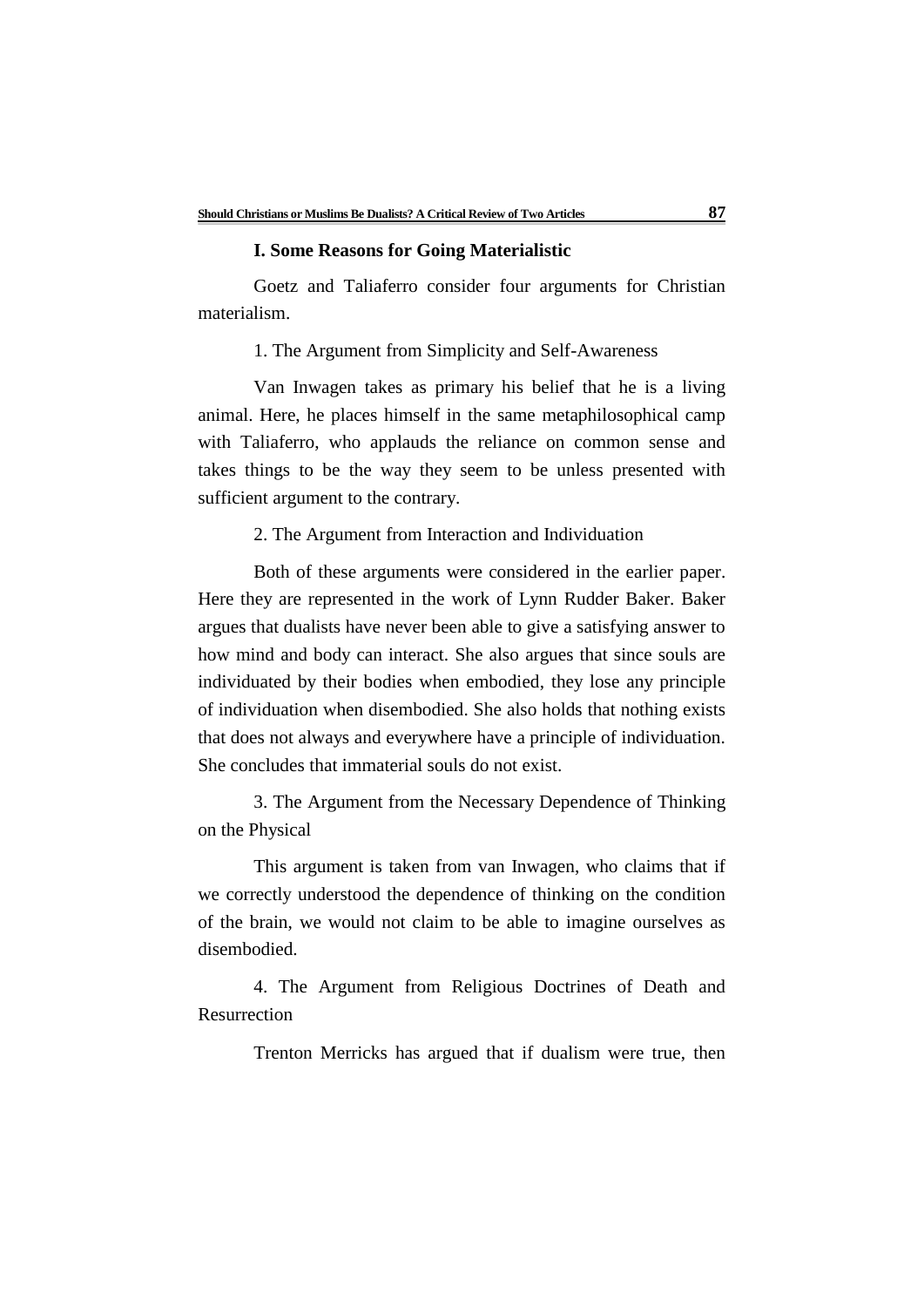disembodied existence would be sufficient for life after death, and there would be no need for belief in the Resurrection. Since the Resurrection is emphasized in Christian (and Muslim) teachings, it must be because there would be no life after death without it. Hence, Christianity (and Islam) presuppose that dualism is false and there are no souls. Both van Inwagen and Merricks also argue that scripture teaches death to be an evil that is overcome by the Resurrection. If dualism were true, however, it is hard to see why the bodily resurrection should be needed to overcome the evil of death.

## **II. Reasons for Remaining Dualistic**

Before addressing the arguments mentioned above, Taliaferro reminds us that "Christians down through the ages have believed that human beings are composed of physical bodies and non-physical souls." If this is supposed to be an argument from consensus for dualism, there have been enough nondualistic interpretations of the soul and afterlife to answer it, Tertullian being the most notable example from the Church Fathers.<sup>1</sup>

Taliaferro seeks to support dualism as a Christian view, and dualism has dominated most of Christian thought history. However, the question may be raised as to whether this domination is due to original Christian teachings or the influence of various strands of Platonism among early theologians. There is no scarcity of Biblical scholars who hold that the Biblical view of the soul is not immaterialist, and there is much disagreement on the view or views to

<u>.</u>

<sup>1</sup>. Tertullian argued that souls had to be corporeal because otherwise they could not be kept in a place in the afterlife where they would be punished, and they could not have the corporeal punishments described in the Bible (Schaff, 2006).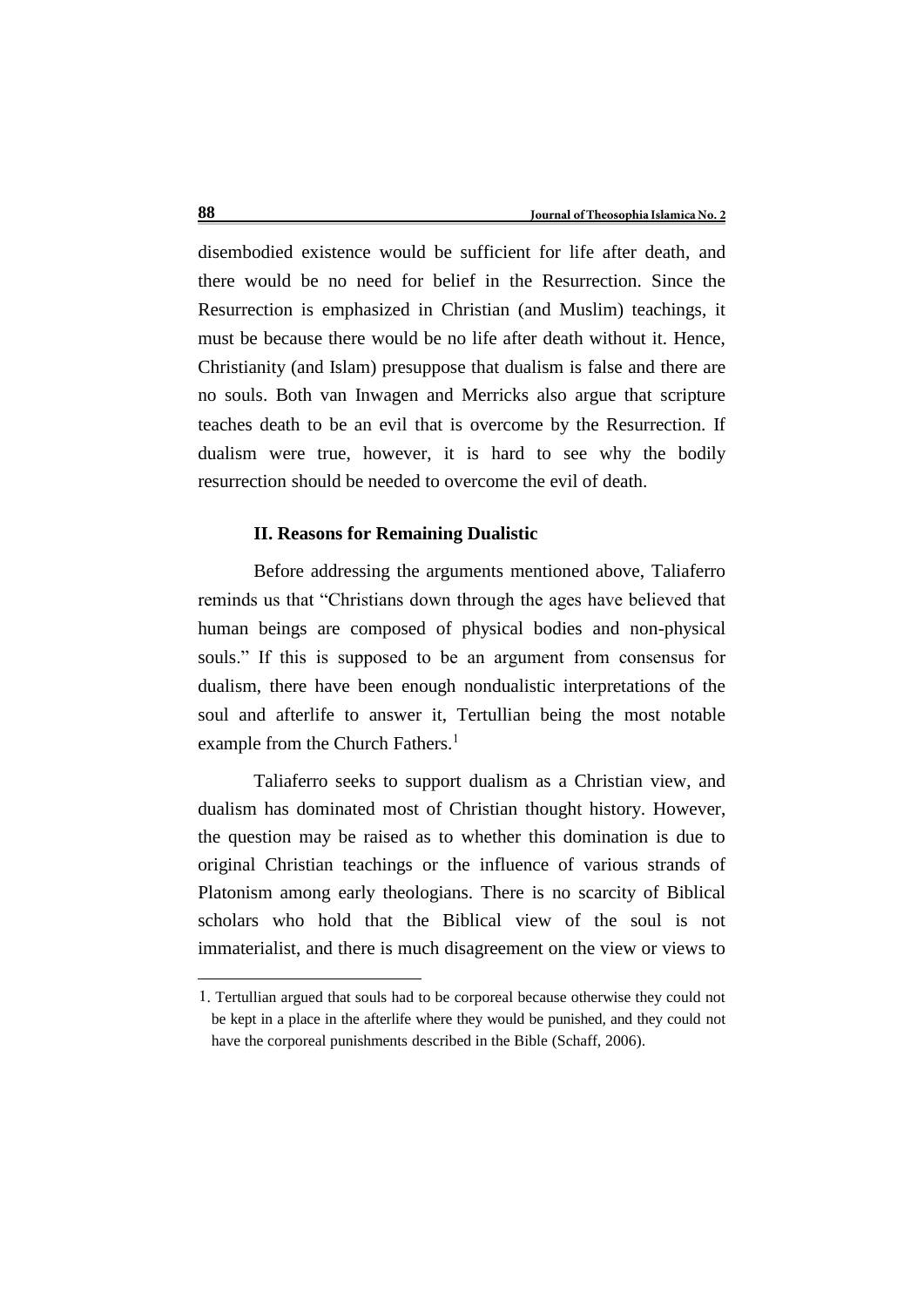be found in the New Testament.<sup>1</sup> Furthermore, despite the predominance of dualistic views, numerous Christian thinkers have challenged dualism in the modern period (Thomson, 2008). So, it should not be presumed that if no definitive case can be made to refute dualism, it should win by default. This is not an area in which decisive refutations are to be expected. What is needed is the careful weighing of philosophical argumentation and sincere efforts to seek the guidance of religious and philosophical tradition.

1. The Argument from Simplicity and Self-Awareness

In response to van Inwagen, Taliaferro and Goetz find it odd that anyone can introspect that one is an animal but explain it by supposing that what can be introspected is one's spatial limitation: we seem to occupy the space occupied by our bodies. However, this need not imply that we are our living bodies, for we would have the same introspective experience if Taliaferro's own "integrative dualism" were true. Furthermore, Taliaferro and Goetz argue that our failure to be able to introspect spatial parts makes the facts of introspection count more in favor of dualism than animalism:<sup>2</sup> "it is what is not included in this awareness that is the basis for a belief in dualism." (Taliaferro, 2008)

Although we would grant that introspection provides essential insight into the nature of the self, reports by different thinkers about the philosophical import of introspection vary widely. Tertullian, for example, reports that the soul is transmitted in the sex act because, during the climax, he introspects the emission of part of the soul!

<u>.</u>

<sup>1</sup>. See the discussion and references in (Murphy, 2006).

<sup>2</sup>. Animalism is the view that persons are most fundamentally animals (Snowden, 1990).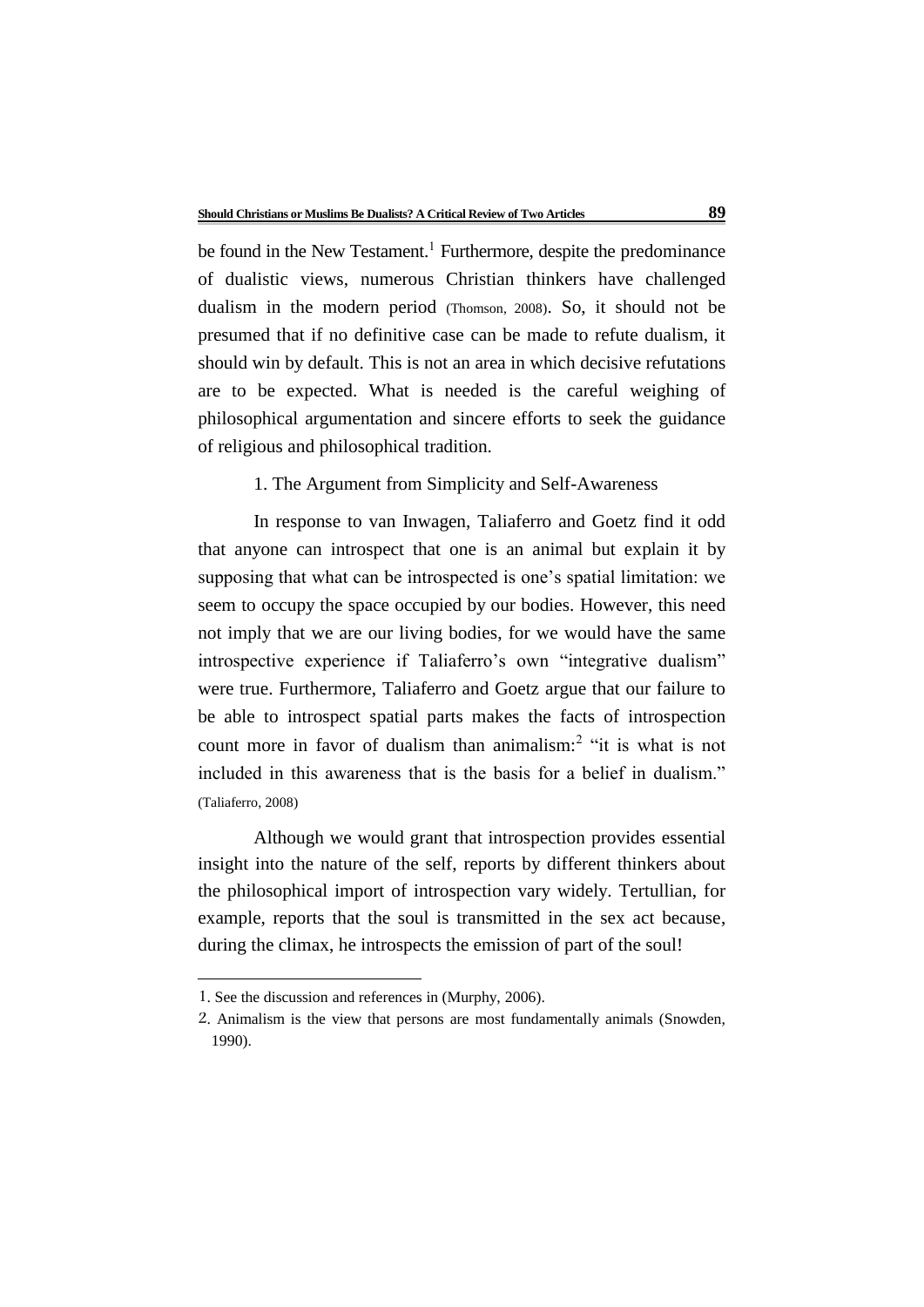Taliaferro seeks to undermine the materialists' introspective evidence by showing that dualists can explain how it arises. Since the body and soul are associated, the soul takes the spatial perspective of the body, producing the illusion that the soul is material.

If the materialist cannot account for the introspective evidence of the dualist, it would seem that introspection should count in favor of dualism. However, materialists have their explanations for dualistic intuitions! Paul Bloom, for example, maintains that studies of child development suggest how our dualistic intuitions could result from evolutionary pressures (Bloom, 2004). David Papineau holds that dualistic intuitions are due to some different factors, for each of which he provides extended discussion (Papineau, 2002). Hence, both the defenders of dualism and their attackers have their ways of showing that the intuitions utilized by the other side are misleading.

Nancey Murphy has argued that the conflicting intuitions that figure so prominently in discussions of the philosophy of mind are due to the linguistic resources that participants in the debate utilize (Murphy, 2006). Our intuitions are shaped by the research paradigms in which we work and the linguistic resources through which explanations are requested and given. Dualism and physicalism may be seen as competing for research programs, each of which has its linguistic resources employed to explain various phenomena. She observes:

In this light, it is clear that the physicalist program is doing exceptionally well: all recent advances in the neurobiological understanding of cognition, emotion, and action, as well as progress in certain forms of cognitive science, are the product of a physicalist understanding of human nature. In contrast, scarcely any research follows from a dualist theory…. Thus, however inconclusive the philosophical arguments may be, we can say that science provides as much evidence as could be desired for the physicalist thesis (Murphy, 2006).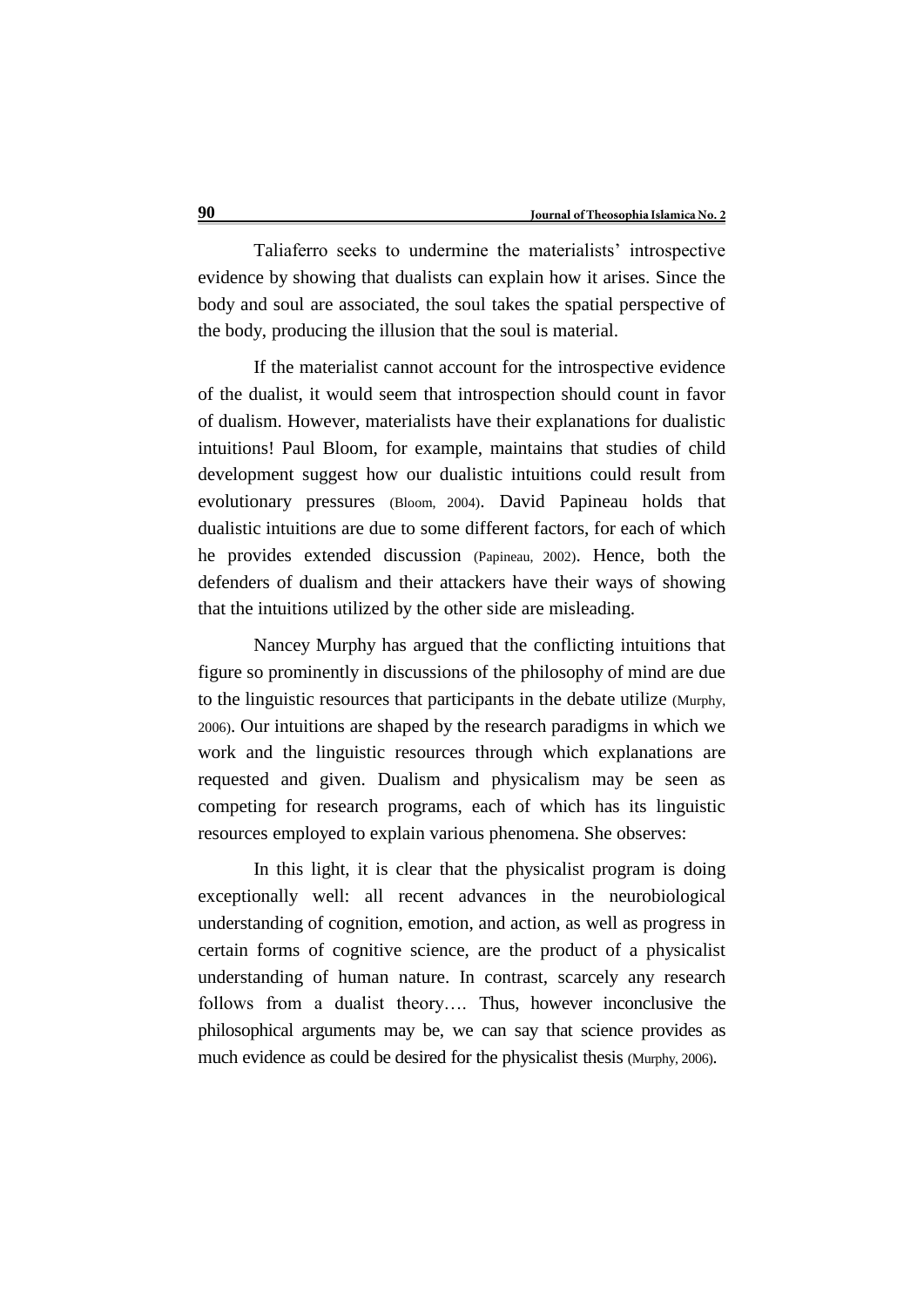Murphy concludes (for these and other reasons) that Christians would do better to abandon their traditional dualism in favor of physicalism. Whether or not she is right about the advisability of physicalism, she provides good reason denying that an appeal to intuitions will suffice to convince anyone that we have or do not have immaterial souls.

## 2. The Argument from Interaction and Individuation

Taliaferro and Goetz argue that Christian materialists can be hoisted on their petards, for if they argue against the immaterial soul that it poses difficulties for causal interaction with the material world, then they will face the same problem themselves concerning God's action in the world since nearly all Christian materialists admit that God is immaterial.

There are several responses open to the Christian materialist. The basic structure of these responses is to hold that God's action in the world is significantly different from the soul's action in a human; and that while immateriality is an obstacle to understanding the soul's governance of the person, divine action in the world can be understood in such a way that immateriality poses no problem there. Consider, for a moment, Avicenna. Avicenna held that both souls and God are immaterial, so Goetz and Taliaferro might consider him an ally. However, according to Avicenna, how the soul governs the body is considerably different from how God acts in the world. God's action in the world is through emanation, which

is a non-temporal relationship through which existence extends from God, as that which is necessary concerning existence (*wajib alwujud*), to the contingent (*mumkin al-wujud*). The emanationism model of God-world causal interaction is a metaphysical relation rather than an efficient temporal causal interaction, presumably to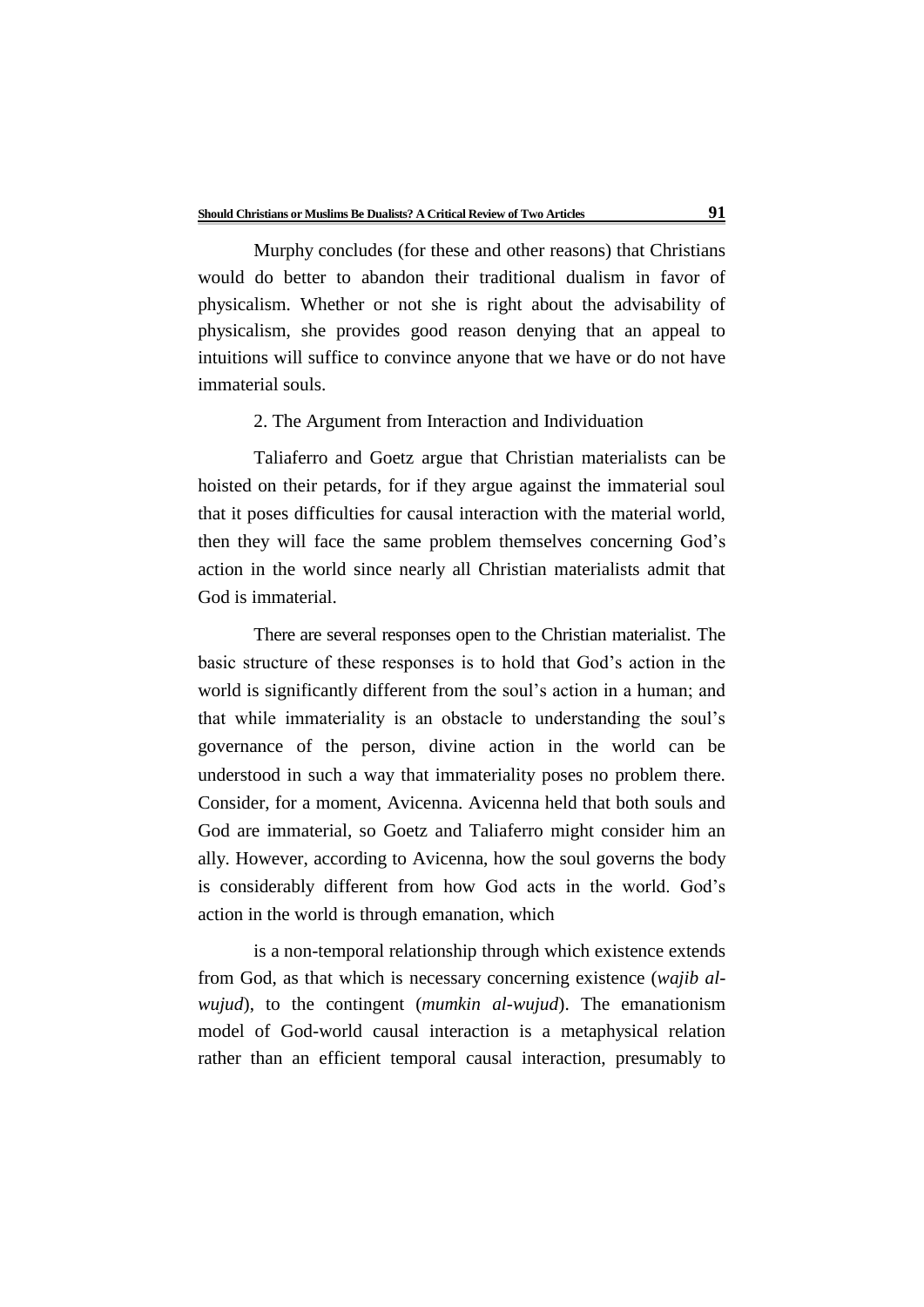govern the relationship between body and soul. Immateriality is no obstacle to emanationism, but it is a problem if one holds a dualistic view that material and mental events are related by efficient causality.

For a contemporary answer to this objection, we can turn again to Nancey Murphy. She advocates a non-interventionist account of divine action (Murphy, 2009). According to this account, God acts by realizing the potentialities of quantum events and by realizing natural laws and effecting His will through human action. Regardless of the merits of this proposal, what is clear is that the account given of divine action need not have any bearing on the account one may offer for human action, and, thus, accounts of divine action that assume the immateriality of God need not undermine objections to mind: body dualisms because the causal interaction between minds and bodies is inexplicable on dualist principles.

Another problem for the Christian materialist raised by Goetz and Taliaferro pertains specifically to the Christian doctrine of the incarnation. If Christian materialists maintain that dualism is wrong because the immaterial cannot have any causal relationship with a physical body, they will be at a loss as to how to explain the incarnation, in which God, who is immaterial, is immaterial takes the body of Christ as His own. It is tempting to dismiss this problem and take a cheap shot at Christian doctrine as a Muslim commentator. Instead, we will offer two brief suggestions.

First, according to Christian teaching, the relation between the divine nature of Christ is not that a divine soul enlivens the body of Jesus, whereas human souls enliven other bodies. Christians hold that Christ is divine in soul and body. Christ is said to have two natures, divine, and human, but they do not divide along the lines of soul and body, respectively.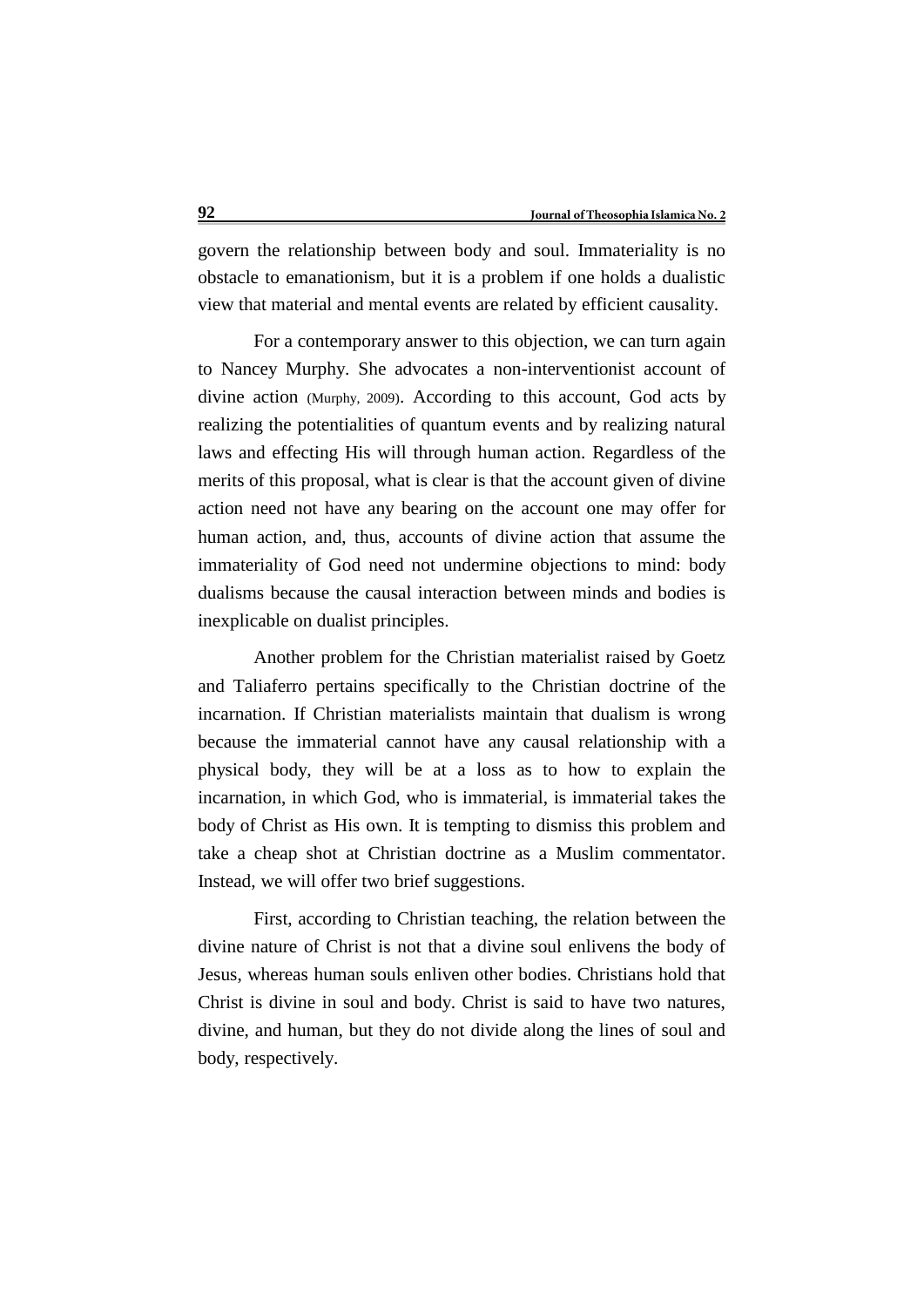Second, Christians might understand the incarnation in terms of manifestation. One could hold that Christ is a perfect manifestation of God. This would not seem to require any dualistic causal interaction. Taliaferro argues that since Christ is the second person of the Trinity, and since Christ, as the second person of the Trinity, existed before his corporeal birth, Christ cannot be understood as identical to his body, or his living body, or even as being constituted by his body. The Christian materialist, however, may hold that the second person of the Trinity exists eternally and that when Jesus (peace be with him) comes is born, he may be said to be the incarnation of the second person in the sense that he manifests the second person in knowledge and will without being composed of a body and soul as dualistically conceived.

Trenton Merricks goes further by arguing that not only is the incarnation compatible with a non-dualist view of persons, but that dualism is inconsistent with the doctrine of the incarnation and, hence, that Christians should be physicalists (Merricks, 2007).<sup>1</sup>

Lynne Rudder Baker holds that her constitutional view of the human person provides a "neater picture" of the doctrine of the incarnation than is available to the dualist because "it allows believers to hold that Christ is wholly immaterial in his divine nature and wholly material in his human nature." (Baker, 2007)

No matter how this issue is to be sorted out, there is no clearcut argument from the doctrine of the incarnation to dualism. A plea for tolerance should be heeded in the absence of any overwhelming

<u>.</u>

<sup>1.</sup> The main idea of the argument is that dualists interpret having a body in terms of knowledge and control by the soul of the body. But God has knowledge and control over all bodies, yet they would not want to say that God has a multiplicity of bodies.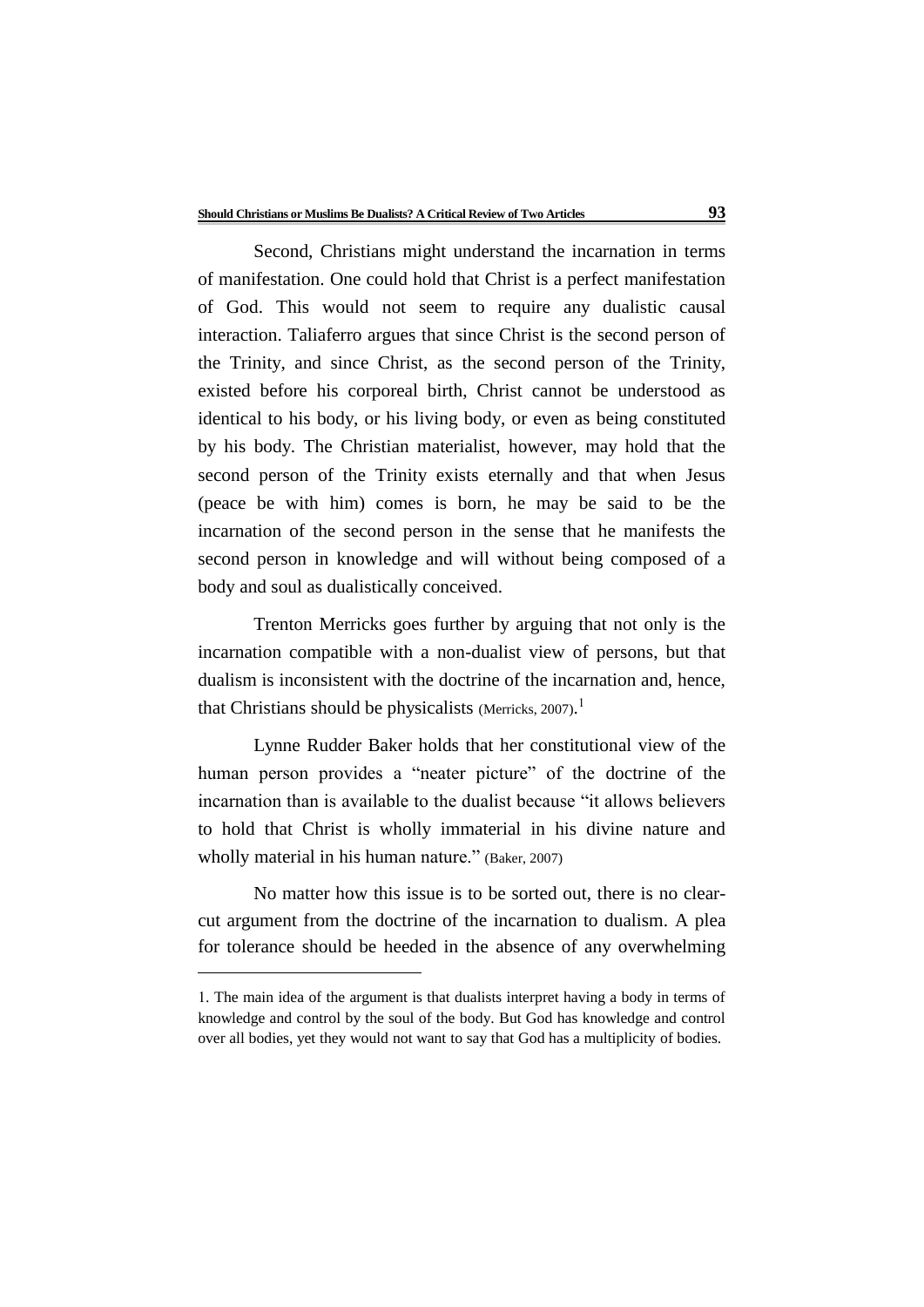argument in favor of dualism or against it. Christians should accept that some of them will be dualists, and others will reject dualism without any of them being less Christian because of the side they favor in this debate.

3. The Argument from the Necessary Dependence of Thinking on the Physical

Goetz and Taliaferro appeal to the authority of Thomas Nagel to argue that the relation between the mental and the physical is contingent and that, therefore, the relation between the soul and the body is contingent. However, reductive laws can be given. No theory identifying mental states and brain states does not mean that the relationship is contingent. Token identity theorists, for example, allow mental and physiological concepts not to correspond, yet one cannot have had different mental states without having had a different physiological condition.

So, the abandonment of reductionism or type identity theories does not imply an endorsement of any dualism. One can maintain that the person and body are necessarily associated, either because persons are their bodies or because they are constituted by their bodies, without accepting any kind of psychophysical reductionism.

4. The Argument from Religious Doctrines of Death and Resurrection

Christian materialists claim that a great advantage of materialism is that it makes sense of the resurrection. If souls are immaterial and can go to heaven after death, why should they have to come back down to earth at the resurrection? What advantage would there be to being resurrected? The materialist claims that without a body, there is no afterlife. So, the resurrection is necessary for there to be divine rewards and punishments in the afterlife.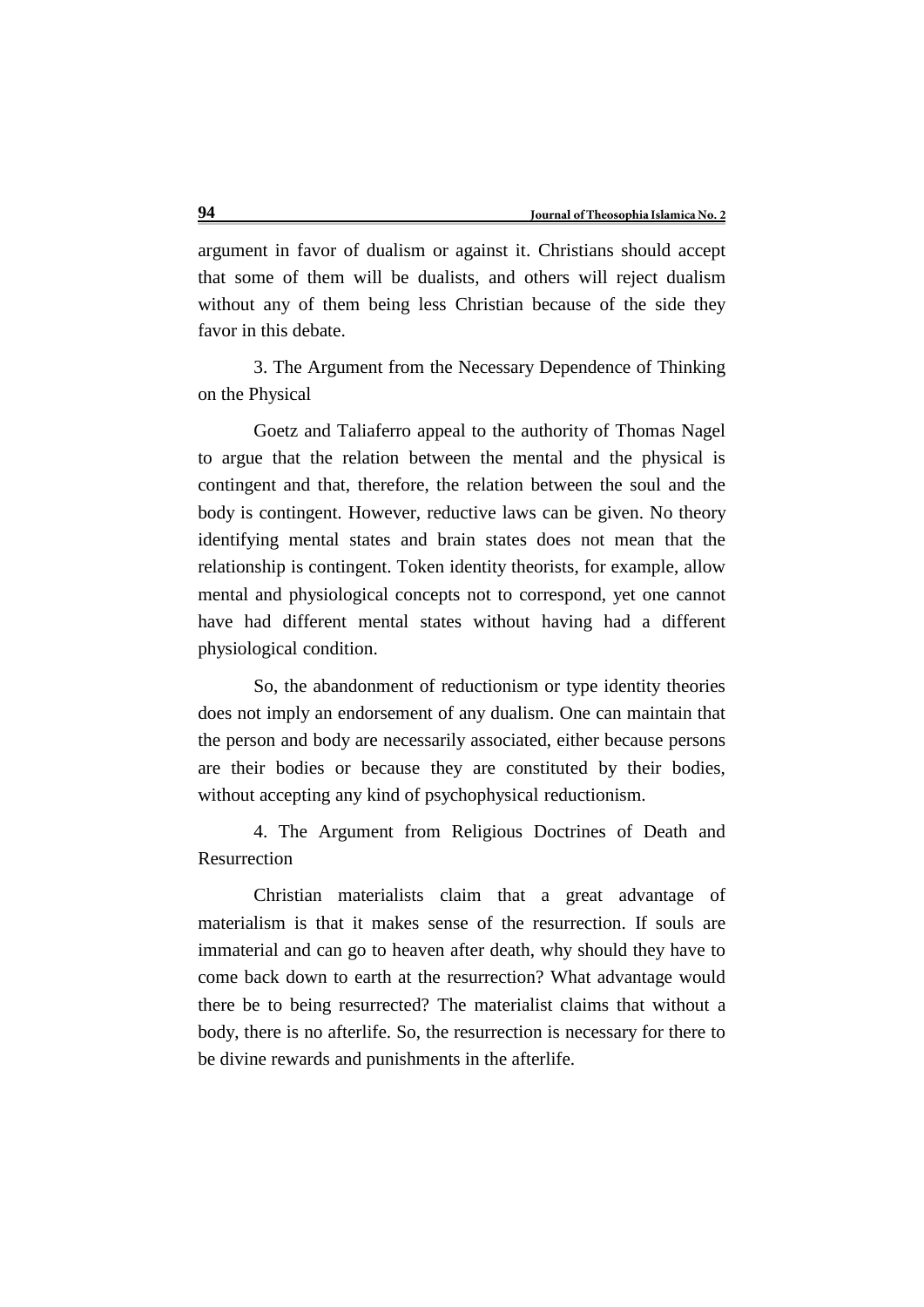Goetz and Taliaferro argue that an embodied life is a great good, and even if there is disembodied existence for the soul in heaven, it will still be better to become re-embodied at the resurrection.

Goetz and Taliaferro also claim that the Christian materialist's resurrection account is problematic. According to the materialist, the problem is that if the body is destroyed and the body and the person are identical, then the person is destroyed. If the person is destroyed, it is not easy to understand the criteria that could be used to support the contention that the same person (i.e., same body) will be brought back to life with the general resurrection. It is this problem that has led van Inwagen to the clever suggestion that God might miraculously prevent bodies from being destroyed and store them in some unknown manner until the resurrection  $\text{(Inwagen, 1978)}$ .<sup>1</sup> If the body is destroyed and the person is not identical to the body but is constituted by the body, as in Lynne Rudder Baker's view, then the body of the resurrection will have to constitute the same person as the one that lived before the resurrection as constituted by its mortal body. Since Baker's form of materialism is one in which is the same person does not imply being constituted by the same body, Dean Zimmerman has accused her of holding a kind of "dualism in disguise." (Zimmerman, 2004, pp. 338)

Even if the resurrection poses problems for Christian materialists, dualists will also face their problems about the resurrection. The traditional view held by both Muslims and Christians is that at the resurrection, one is not given a new body, but one's

<u>.</u>

<sup>1</sup>. Hud Hudson notes that "whereas the view originated with van Inwagen, it was put forth as an answer to a "so-just-how-can-it-be-done challenge" and not as a thesis fully endorsed by its author." (Hudson, 2007, pp. 216).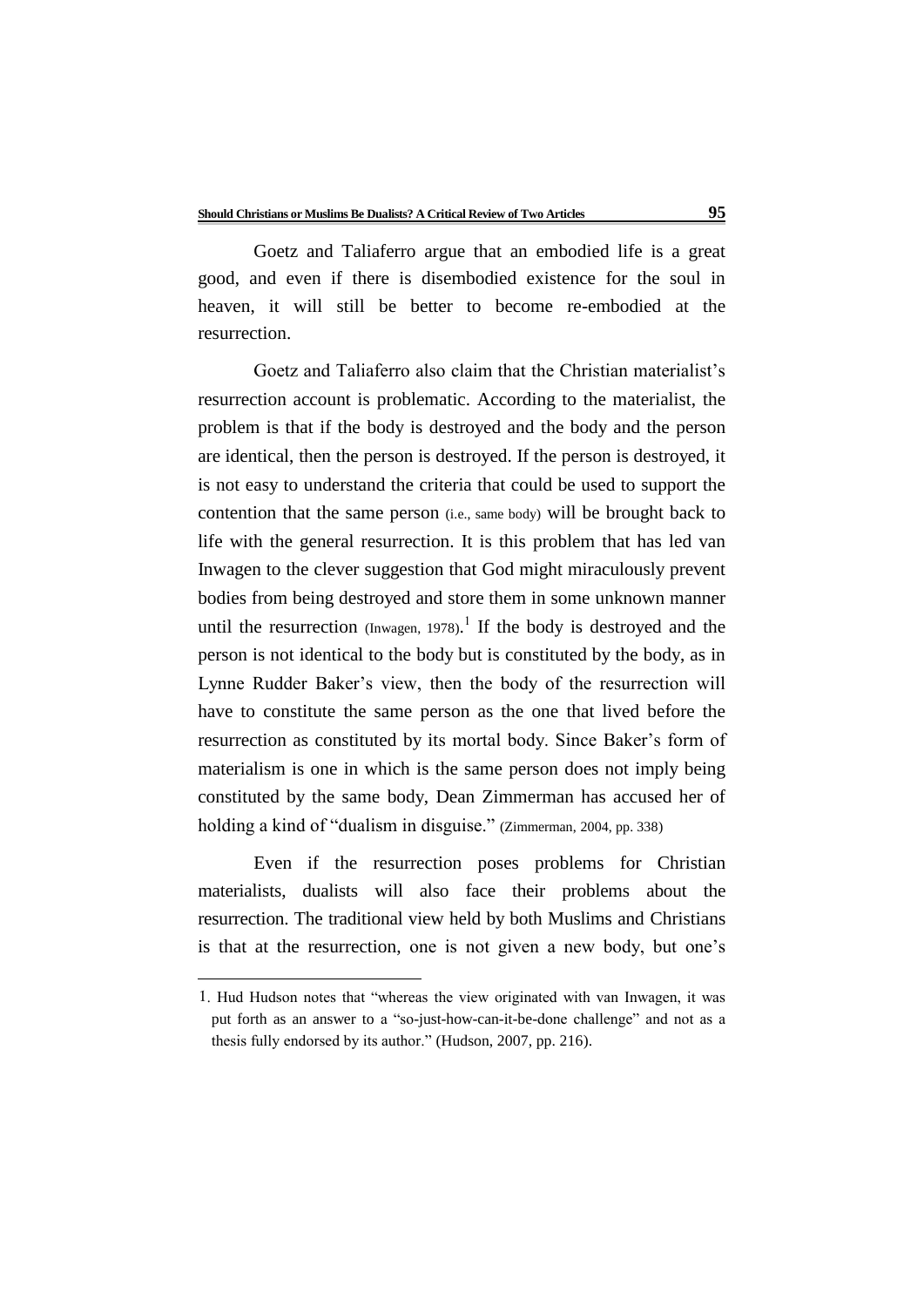former body is resurrected and transformed in some way (glorified, immortalized, or in some other manner perfected). So, both dualists and materialists must come up with some explanation of the sense in which the resurrected body can be said to be the body that had previously died, or else they can argue that the religious doctrine of the resurrected body is to be interpreted in some way compatible with the idea that the resurrected body will be a new body and not the same body that had died. There are several candidate criteria based on which one may claim that body a that died at t will be resurrected at some future date, even if this body has been pulverized in the meantime.

1. Psychological state criteria. If body a and body b are related to one another so that the psychological states of a are carried over through the psychological states of b, regardless of the temporal gap, then both a and b may be identified as some person's body.

2. Corporeal component criteria. Body a at tn is the same body as b at tm if only if a and b have the same parts. In order to avoid a regress, advocates of this view usually assume that there are ultimate indivisible parts or atoms.

3. Haecceitism. This is the view that the identity of a with b is primitive and unanalyzable and that there is a brute metaphysical fact of the matter that haecceity of a is the haecceity of b and, so, that a is identical to b, or that a and b do not have unique haecceity and are not identical.

4. Conventionalism. The identity of a with b is a matter of arbitrary convention.

5. Moderate Anti-Haecceitism. This is a form of conventionalism that places constraints on the conventions to be validated, usually by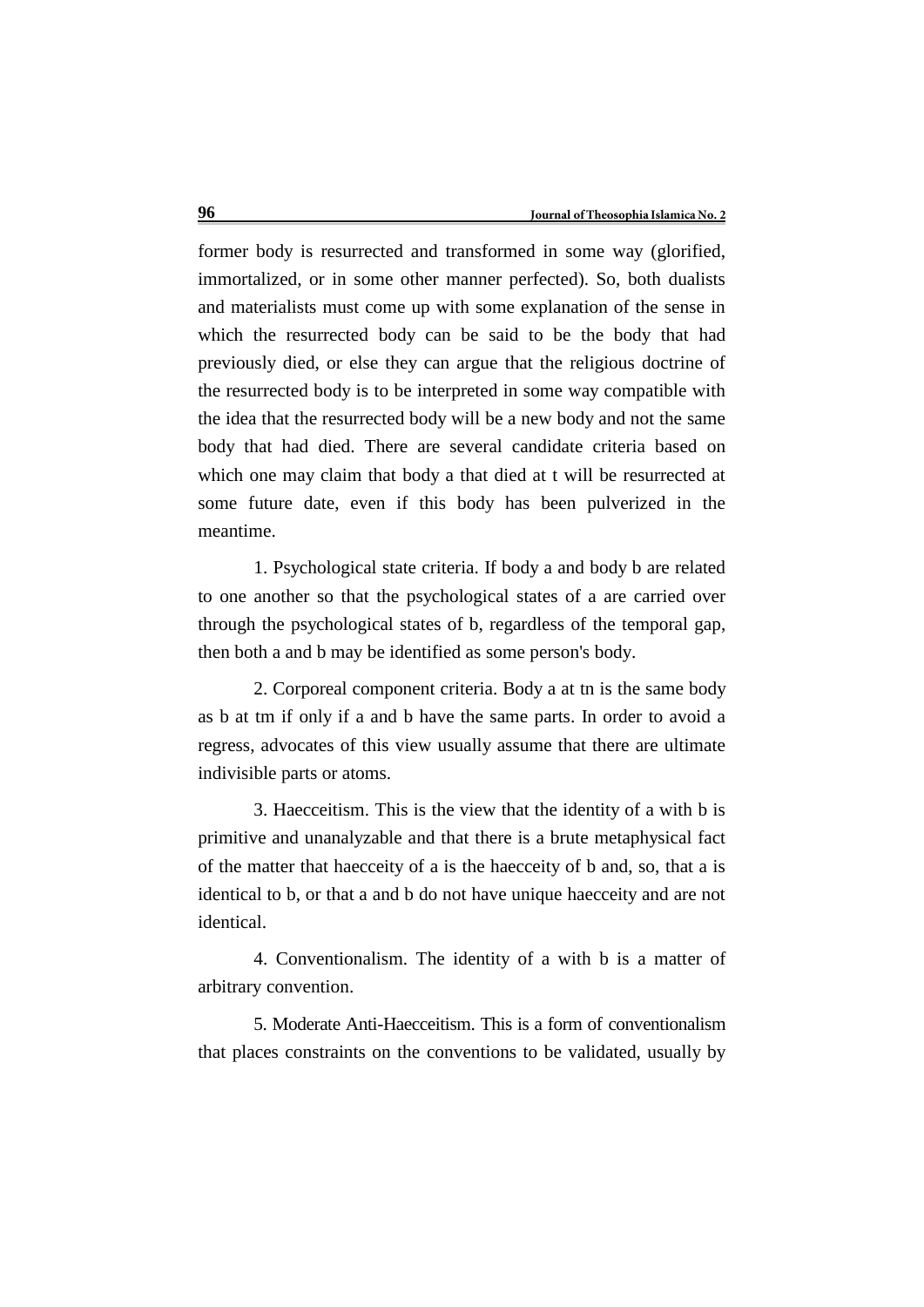appeal to some corporeal or psychological state criteria. According to moderate anti-haecceitism, such constraints are not sufficient to determine the identity, and a conventional determination within such limits may be given if identity is not left indeterminate.

Dualists might suggest a version of psychological state criteria and hold that the body with which one is incarnated at the resurrection is one's former body. Through the embodiment of the immaterial soul, the resurrected body embodies the psychological criteria that make it count as the body that had died.

On the other hand, materialists could adopt any of the five criteria suggested supporting the claim that the same body continues after the gap between death and the resurrection. Conventions, for example, may be humanly or divinely instituted. So, one could hold that there is no fact of the matter that might determine whether the resurrected body is identical to the body of the deceased; but that by divine convention, God may determine that the resurrected body is the same as that which had died, perhaps within the metaphysical constraint that the resurrected body support psychological functions continuous with those of the previously deceased body.

One of the most contentious issues in Islamic theology is whether the Muslim philosophers such as Ibn Sina and Mulla Sadra accepted the resurrection of the body (*ma'ad al-jismani*). Opponents accuse them of rejecting the corporeal resurrection and instead relegating it to a product of the imagination or taking place in an imaginal world. A moderate anti-haecceitist divine conventionalism, however, could be used to defend the position of the philosophers because according to this position, the divine decree that the resurrected body, whether existing in the sensible or imaginal worlds, is the same as that of the deceased would make it so in reality.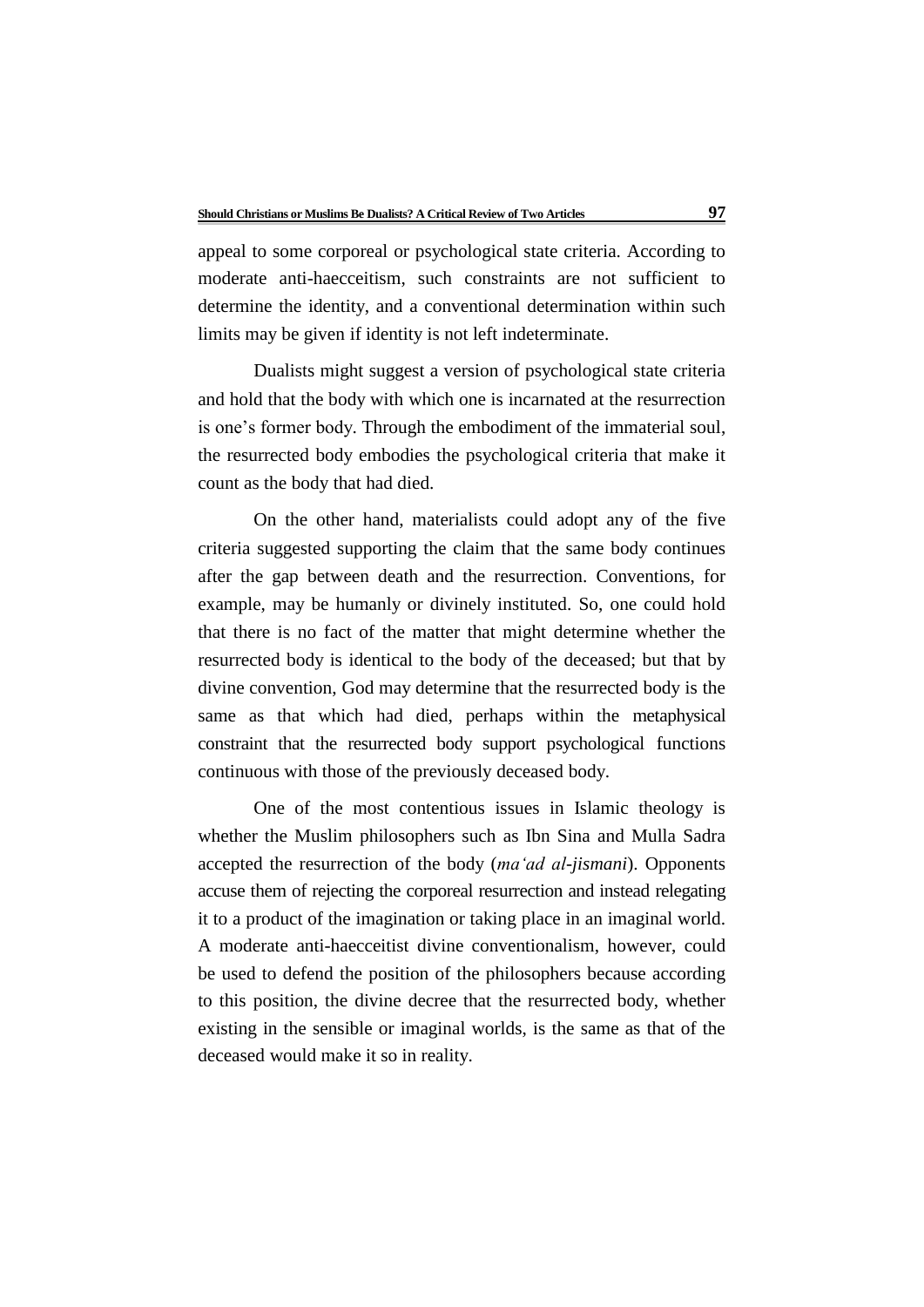However, our point here is neither to defend the Muslim philosophers nor moderate anti-haecceitism but to suggest that there will be a wide range of options open to whether one is Christian or Muslim, dualist or materialist believing philosophers for solving problems about the resurrection. The doctrine of the resurrection does not require Muslims or Christians to be dualists or materialists.

This is not to say that it makes no difference to one's religious beliefs whether one is a dualist or a materialist. Dualists hold that the person exists in a disembodied form after death and before the resurrection, while contemporary Christian materialists deny this. No matter which position one takes on this issue, Christian and Islamic sources seem to raise difficulties. This might be interpreted to mean that the sources should not be taken too literally on such issues. Rather than attempting to devise complex exegetical theses to fit with a preferred philosophical view, we may interpret that lack of any clear metaphysical position that can be derived from scripture to indicate that at least some religious truth is independent of the metaphysical theories through which it is to be understood by philosophers.

#### **III. A Positive Christian Argument against Materialism**

The "positive argument" given by the authors against materialism is not new but a restatement of their conviction that the Christian doctrine of the incarnation is incompatible with materialism. Above we pointed out how some Christian materialists have responded to this problem, and we suggested another way the Christian materialist might counter such an argument by re-interpreting incarnation in terms of manifestation.

In their introduction to this discussion, the authors confess a conviction that "if some object or substance is nonphysical, then it is essentially nonphysical." They also hold, "if an object or substance is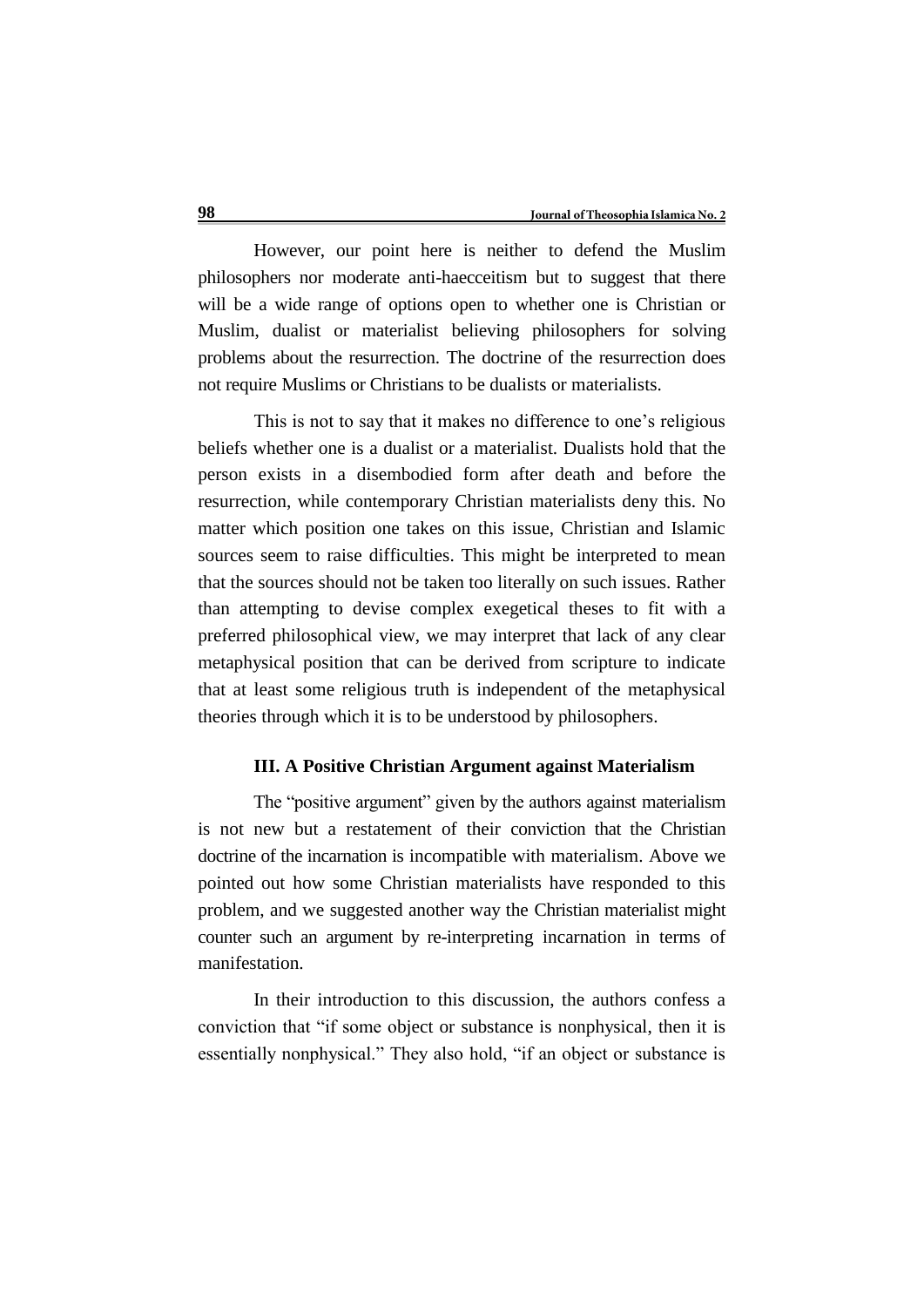physical, then it is essentially physical." Moreover, they conclude, "Thus, it would be absurd (we suggest) to hold that this physical journal might become (either slowly or instantaneously) nonphysical. Would such a change amount to parts of the journal being replaced by a hallucination or journal after-image?" (Talafierro & Goetz, 2008, pp. 319-320)

Contrary to the view of the authors is that advocated by Mulla Sadra. According to Mulla Sadra's view, a physical object or substance might become nonphysical. In order to understand this suggestion in a manner in which it is not absurd, we need to introduce two principles and one thesis of the philosophy of Mulla Sadra. The principles are the graduated nature of existence (*tashkik al-wujud*) and substantial motion (*al-harakat al-jawhariyyah*). The thesis is: that the soul is corporeal in its origination and spiritual in its survival (*jismani al-huduth wa ruhani al-baqa'*).

The Grades of Existence.

According to Mulla Sadra, a thing might have more or less existence, or its existence may be more or less intense. Pure existence, the most intense existence, is identified with God. Created existents are divided into sensible, imaginal, and intellectual realms, with successively more intense levels of existence.

Substantial motion.

According to Mulla Sadra, when a substance changes, the change does not only involve the accidents of the substance so that the substance stays the same while the accidents change; instead, changes in accidents reflect changes in the substance underlying them.

Through substantial motion, Mulla Sadra holds, the existence of a thing may intensify so that it may even change from being merely physical to becoming spiritual, and this is what he takes to happen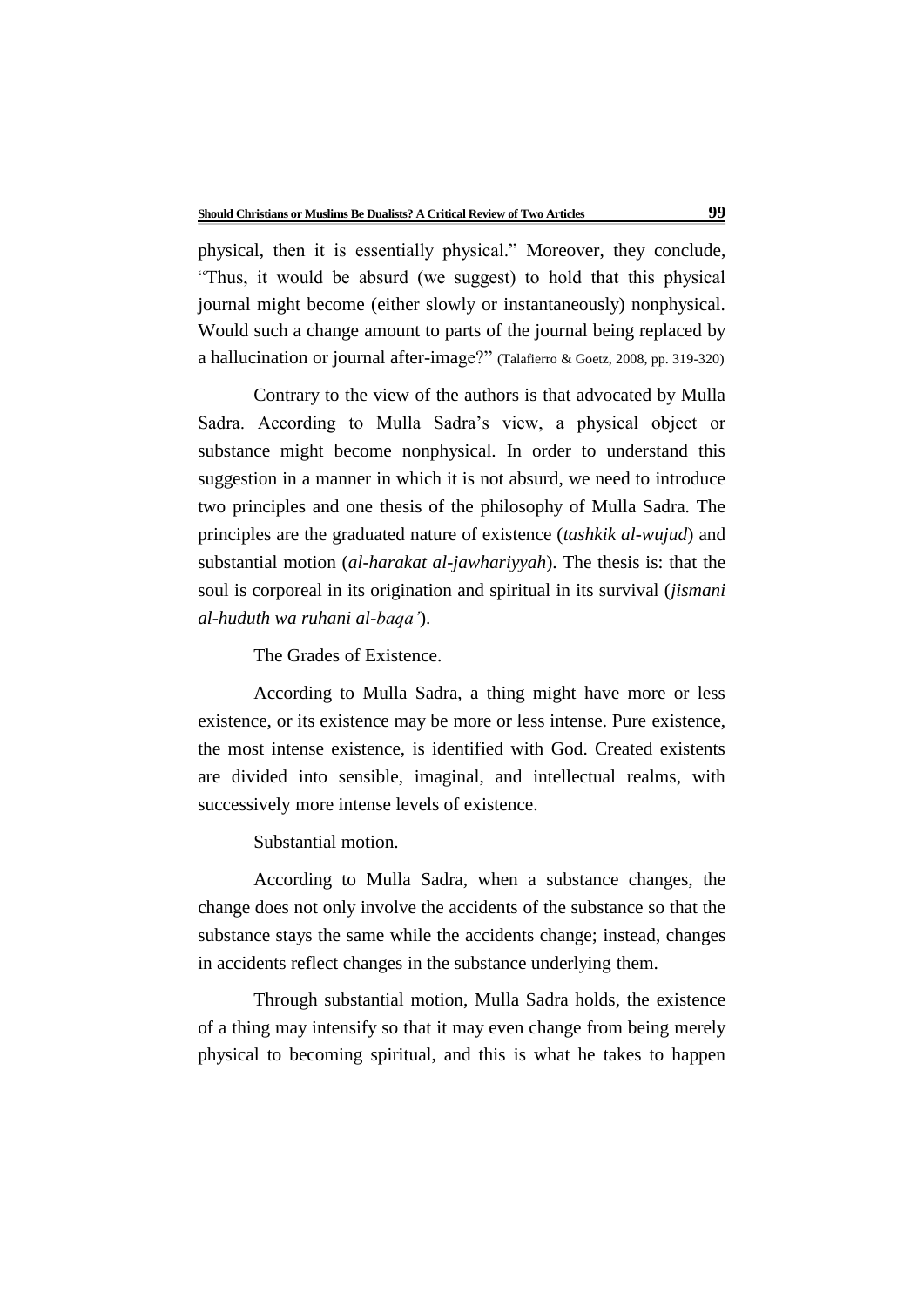with the development of the soul. The human soul begins as a corporeal principle of the fetus's life. Gradually, however, it becomes spiritual and even becomes a separable substance.

This view may be considered a kind of dualism if dualism only means the denial that everything is merely physical. Mulla Sadra's view differs considerably from Cartesian dualism, however. It does not divide the world into mental and physical substances, but, instead, it considers a continuum of increasingly intense levels of existence with the matter at the low end and God at the apex. It is not a psychophysical dualism because it does not identify the immaterial with the mental. Even vegetable souls are nonmaterial substances that emerge out of vegetable material.

Finally, by way of illustration, consider the example of the philosophical journal mentioned by Taliaferro and Goetz. We may begin by considering not the temporal development of the journal but its metaphysical development from the physical to the spiritual. Physically, the journal consists of some bound pages covered by some ink patterns. This is not all that the journal is, however. If the letters printed in the journal were erased and replaced by others, the physical magazine might remain through a process that ended by destroying the journal so that it would no longer be the Christian Scholar's Review. At a higher level of existence, the journal does not consist of paper and ink (and does not change into hallucinations or after-images) but consists of articles circulating among scholars as objects of their reflection. At a higher level of existence, the journal exists independently of whether it is printed on paper or published in electronic format, and it exists whether or not anyone reads all the articles. It is a purely spiritual entity. So, what begins (not temporally but at the lowest level of the chain of being) as material paper and ink evolves or emerges through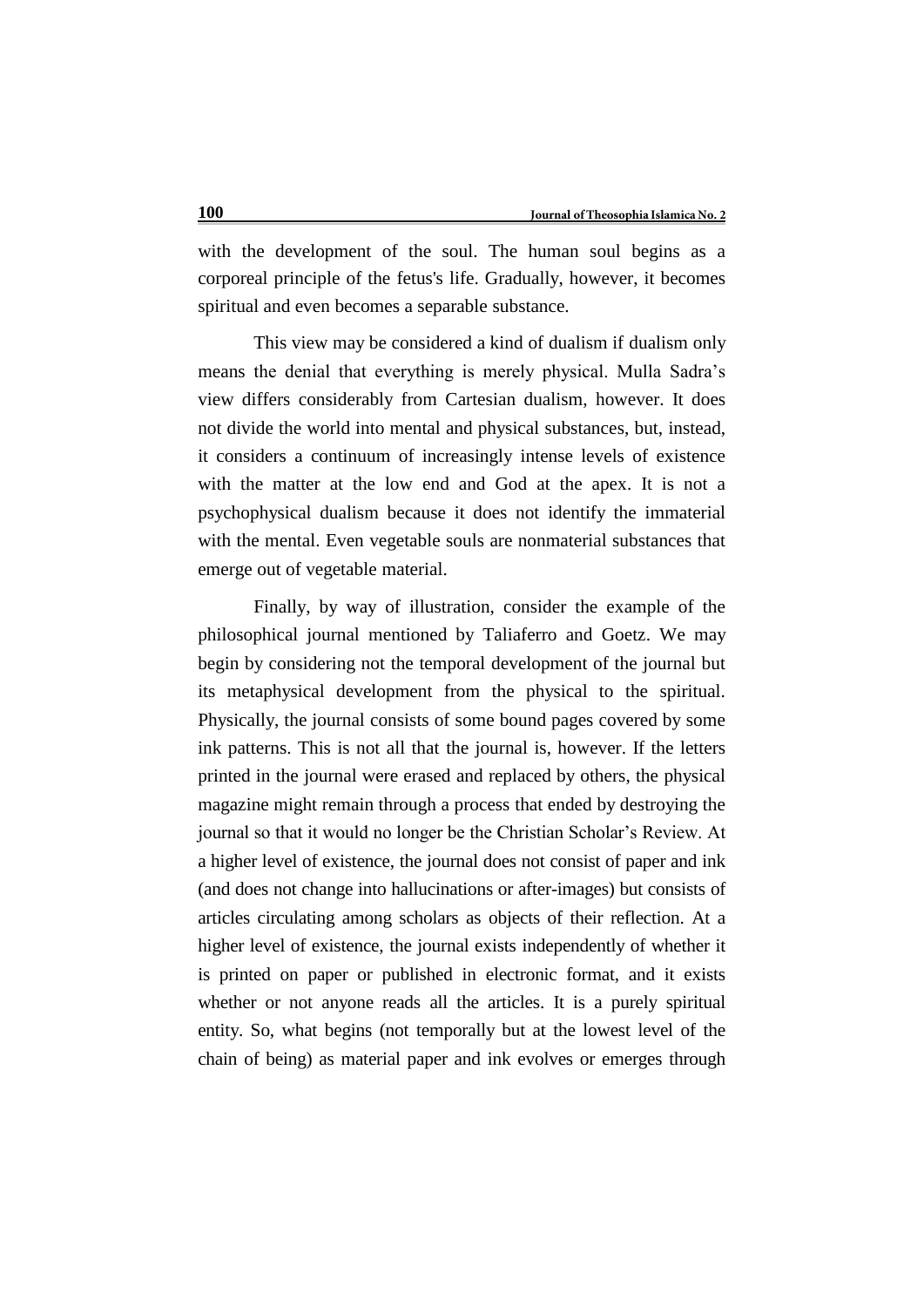substantial motion into something imaginal and finally intellectual.

We do not claim that Mulla Sadra would approve of the way I have presented this example. It is only meant to draw on the mentioned principles of Mulla Sadra to illustrate how one may deny that what is physical must be essentially and exclusively so without absurdity.

#### **IV. Concluding Reflections**

Materialist views of human nature may be found among both Christians and Muslims. However, the development of sophisticated forms of Christian materialism differs markedly from the forms in which it appeared among early Christian and Muslim theologians. These developments should not be condemned as inconsistent with religion. If materialism is condemned because of inconsistency with a literal interpretation of scripture, the way is opened to the driest forms of scriptural literalism. If materialism is condemned as contrary to religious teachings because it is inconsistent with cherished philosophical intuitions, the way is opened to a philosophical dogmatism that may skew a proper understanding of religion.

There is much to recommend in Taliaferro's integrative dualism. Integrative dualism can avoid many of the objectionable features of Cartesian dualism. Indeed, Taliaferro's integrative dualism and Baker's constitution view of human nature seem to have more in common with one another than Taliaferro's view has with that of Descartes or Baker's view has with the materialist views surveyed by Lang. Given such similarities and differences, it seems rather crude to issue blanket condemnations of anything that comes under the heading of "materialism" as being contrary to religious teaching.

Judgments in favor of materialism or dualism or some other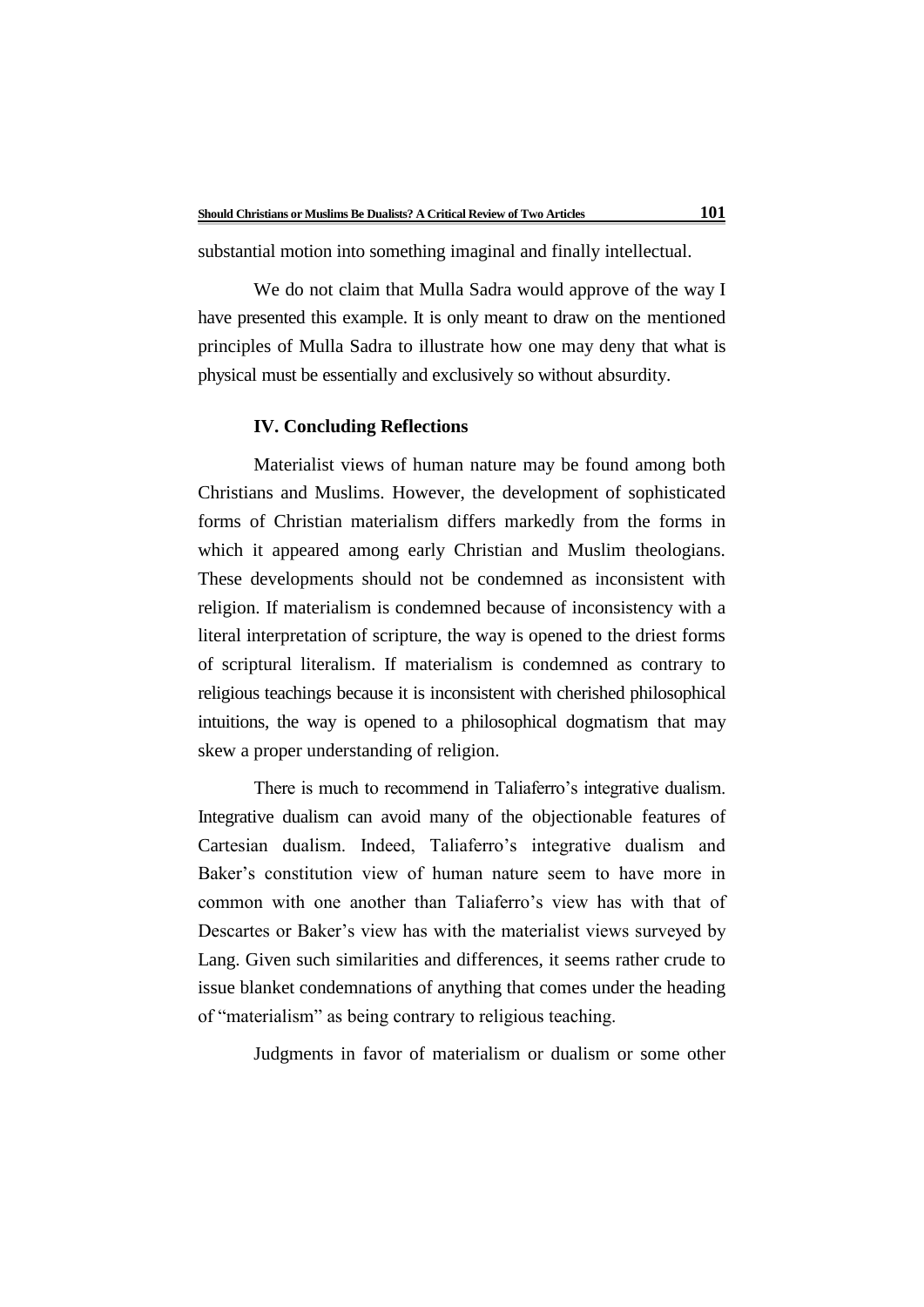alternative should be made based on the promise one sees in these theories for philosophical development and the philosophical elucidation of religious ideas. At this point, the advocates of the positions reviewed do not have strong enough arguments to warrant judgments that Christians (or Muslims) should abjure materialism or dualism on religious grounds.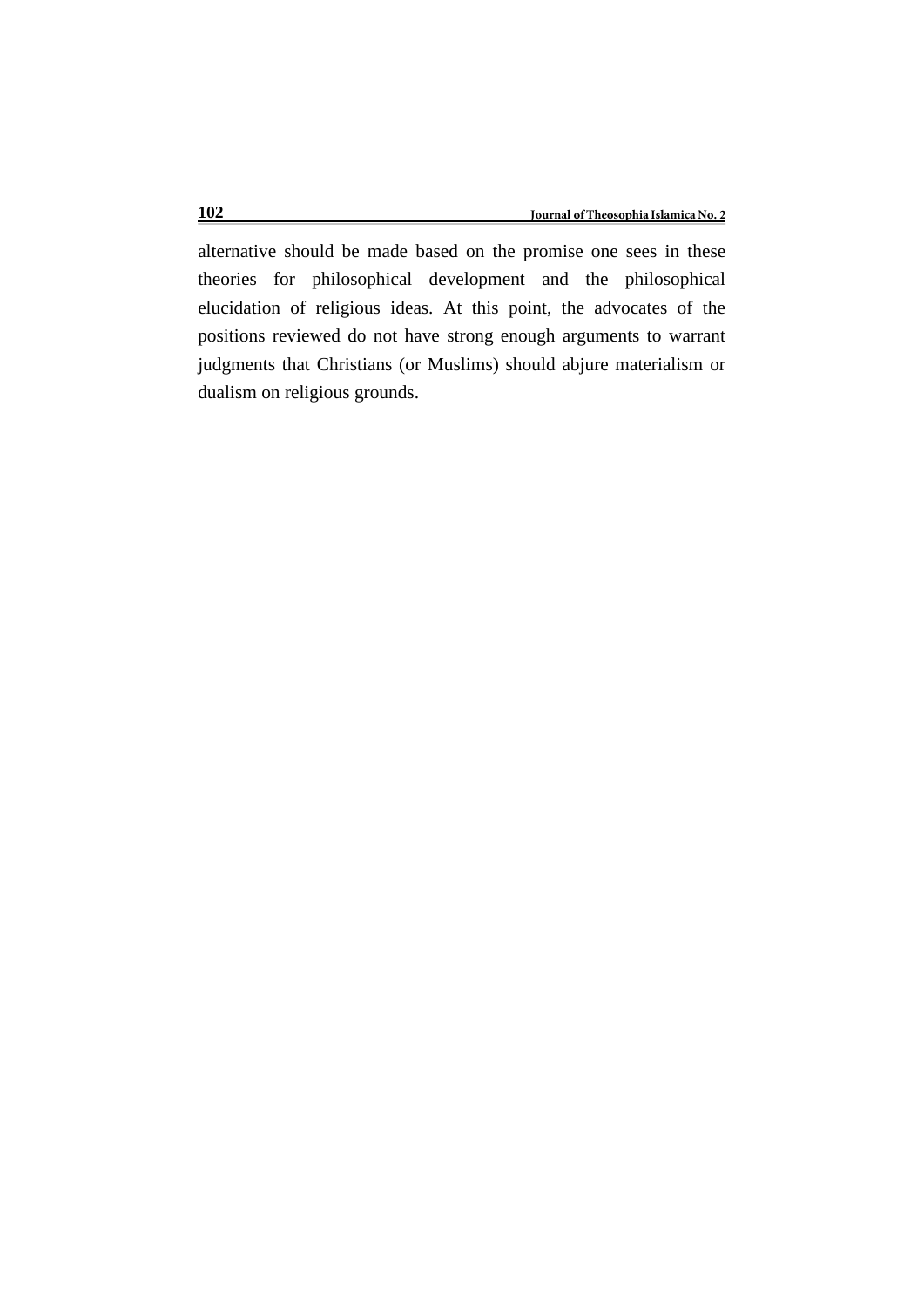#### **References**

- 1. Adams, R. M. (1979). Primitive Thisness and Primitive Identity. *The Journal of Philosophy*, *76*(1), pp. 5-26.
- 2. Baker Lynne, R. (2007). Persons and the Natural Order (P. V. Inwagen & D. Zimmerman, Eds.). *Persons, Human and Divine*. Oxford: Clarendon Press.
- 3. Baker, L. R. (2001). Material Persons and the Doctrine of Resurrection, *Faith and Philosophy 18*(2), pp. 151-167.
- 4. Bloom, P. (2004). *Descartes' Baby: How the science of child development explains what makes us human*. New York: Basic Books.
- 5. Hudson, H. (2007). I Am Not an Animal! *Persons, Human and Divine* (V. Inwagen & D. Zimmerman, Eds.). Oxford: Clarendon Press.
- 6. Inwagen, P. V. (1978). The Possibility of Resurrection. *International Journal of Philosophy of Religion*, 9(2), pp. 114-121.
- 7. Legenhausen, G. (1989). Moderate Anti-Haecceitism. *Philosophy and Phenomenological Research, 49*(4), pp. 625-642.
- 8. Martin, R. & Barresi, J. (2006). *The Rise and Fall of Soul and Self*. New York: Columbia University Press.
- 9. Merricks, T. (2007). The Word Made Flesh: Dualism, Physicalism, and the Incarnation. (P. V. Inwagen & D. Zimmerman, Eds.). *Persons, Human and Divine*. Oxford: Clarendon Press.
- 10. Mulla Sadra. (2008). *Spiritual Psychology* (Latimah-Parvin Peerwani, trans.). London: ICAS.
- 11. Murphy, N. (2006). *Bodies and Souls, or Spirited Bodies*? Cambridge: Cambridge University Press.
- 12. Murphy, N. (2006). *Bodies and Souls, or Spirited Bodies?* Cambridge: Cambridge University Press, 112ff.
- 13. Murphy, Nancey. (2009). Divine Action in the Natural Order: Buridan's Ass and Schrödinger's Cat (F. L. Shults, N. Murphy, & R. J. Russell, Eds.). *Philosophy, science, and divine action*. Leiden: Brill.